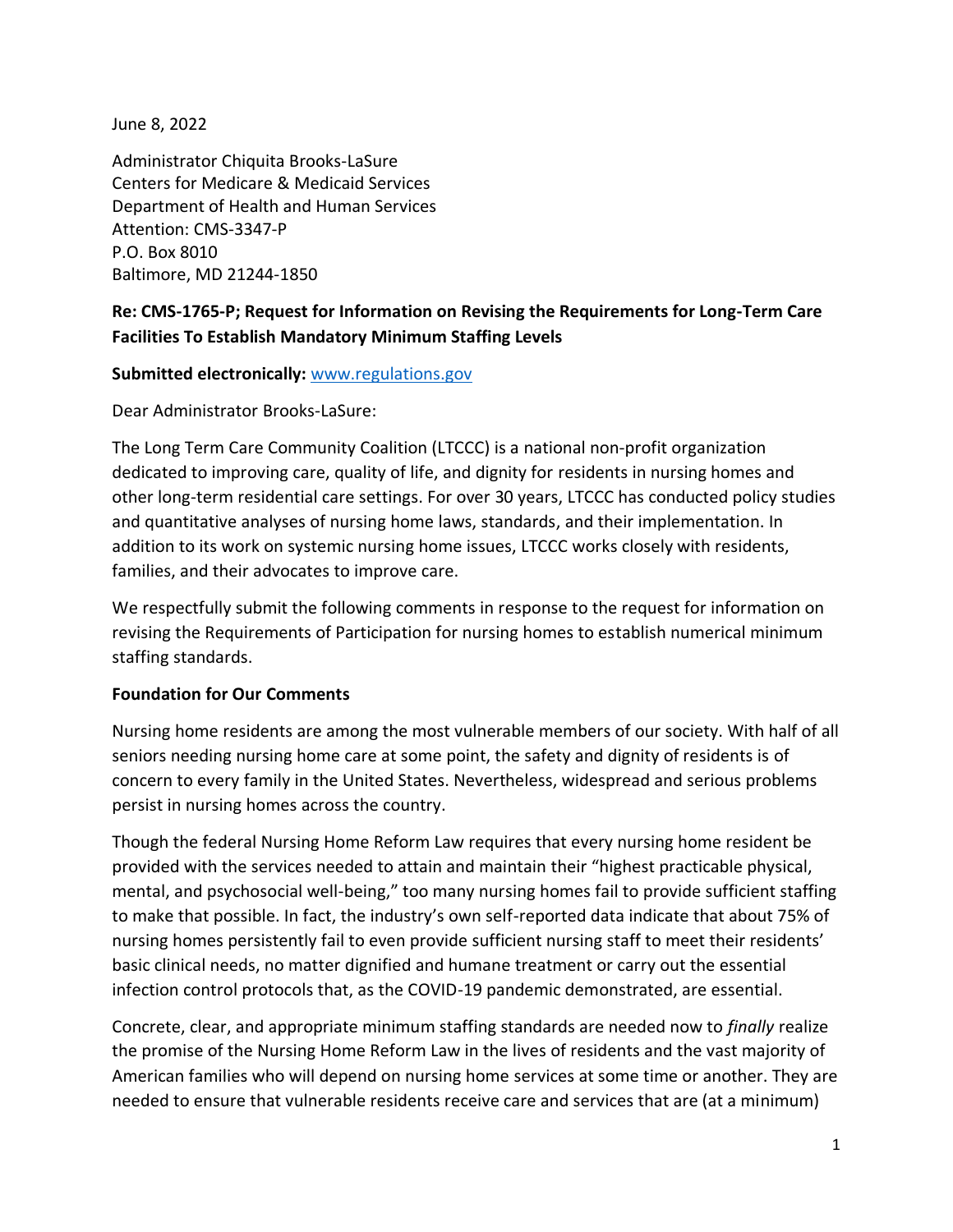humane and safe, and that American taxpayers get value for the billions of dollars that we pay every year for nursing home care.

**Nursing home industry lobbyists, and many of the providers who have submitted comments to this RFI, argue that requiring nursing homes to provide sufficient staffing is unfair or unattainable (or both). This is only true if we are willing to accept as inevitable the current business model for nursing homes, in which facilities can take in residents for whom they have no intention of providing promised care or humane conditions with impunity**. Not all facilities operate in this manner (of course), but in the absence of specific and appropriate minimum staffing requirements far too many do. In light of both the catastrophic impacts of the COVID-19 pandemic and the increasing corporatization of nursing home care in recent years, meaningful staffing standards and other reforms are needed now, not to punish nursing homes but, rather, to ensure that they are viable and appropriate places to live and work now and in the future.

Following are our specific comments in response to the questions in the RFI.

**1. Is there evidence (other than the evidence reviewed in this RFI) that establishes appropriate minimum threshold staffing requirements for both nurses and other direct care workers? To what extent do older studies remain relevant? What are the benefits of adequate staffing in LTC facilities to residents and quality of care?**

There is substantial evidence in support of appropriate minimum threshold requirements for care staff. In addition, every study (of which we are aware) indicates that higher staffing results in improved care, safety, and conditions for residents.

- Evidence:
	- o A 2001 study from the Centers for Medicare & Medicaid Services (CMS) found a clear association between nurse staffing ratios and nursing home quality of care. It established the importance of having a minimum of 0.75 Registered Nurse (RN) hours per resident day (hprd), 0.55 Licensed Vocational Nurse (LVN)/Licensed Practical Nurse (LPN) hprd, and 2.8 (to 3.0) Certified Nursing Assistance (CNA) hprd, for a total of 4.1 nursing hprd to prevent resident harm and jeopardy. $1$
	- $\circ$  The minimum standard was verified in a 2004 observational study,<sup>2</sup> and later confirmed in a simulation study finding that between 2.8 and 3.6 CNA hprd were needed to ensure adequate care to residents with varying staffing care needs.<sup>3</sup>
	- $\circ$  Some experts have recommended higher minimum staffing standards (a total of 4.55 hprd), with adjustments for resident acuity (nursing need) or case-mix.<sup>4</sup>
- Benefits:
	- o Many studies have found a strong relationship between nursing staffing levels and improved quality of care in terms of both process and outcome measures.<sup>56</sup> 7 8 9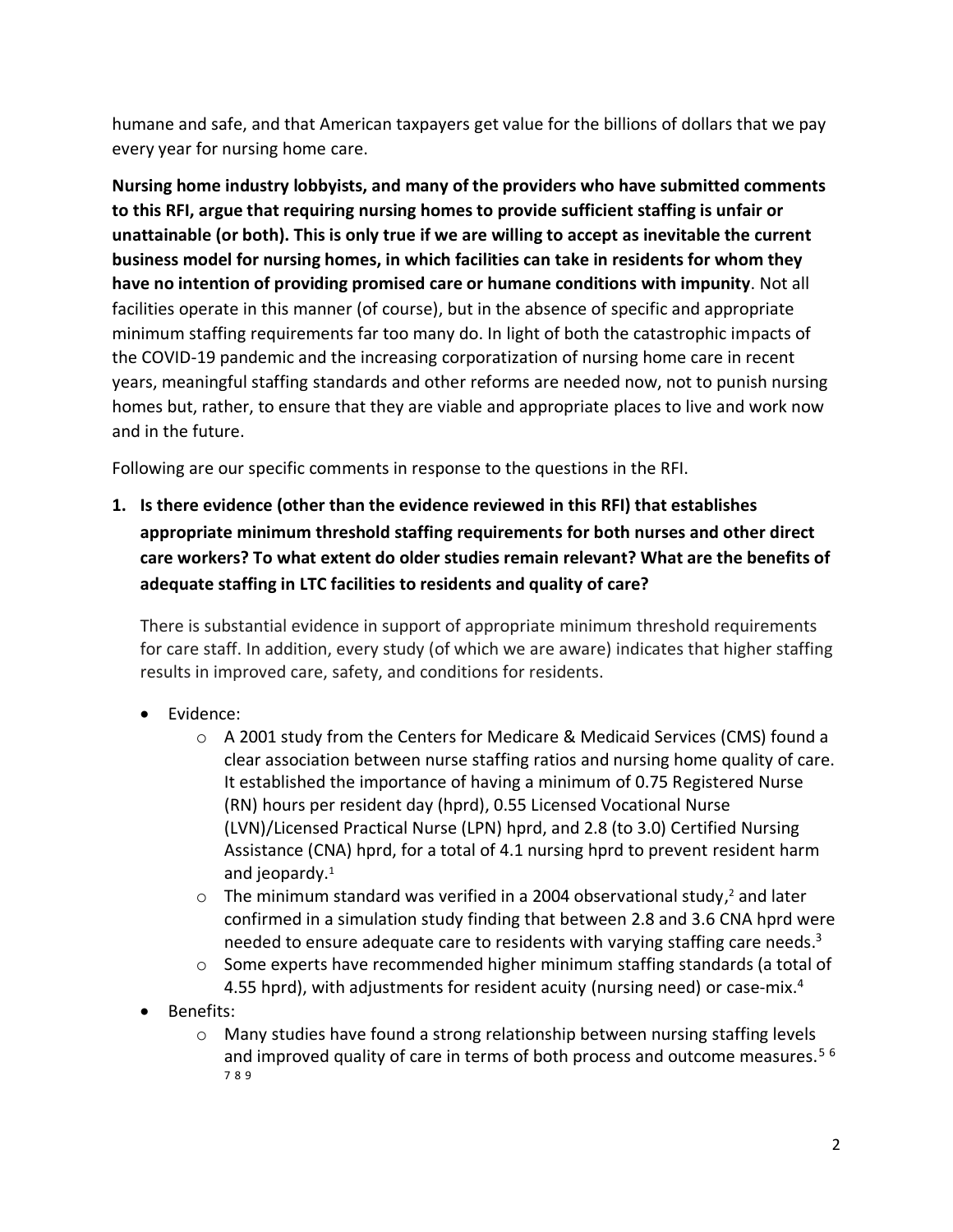- $\circ$  The strongest relationships are between RN staffing levels and quality measures.<sup>10</sup>
- o Studies have shown that higher nurse staffing levels are associated with improved resident outcomes, including: better functional improvement,  $11 12 13$ reduced incontinence,<sup>14</sup> urinary tract infections and catheterizations,<sup>15 16 17 18</sup> pain,<sup>19</sup> pressure ulcers;<sup>20 21 22 23 24 25</sup> weight loss and dehydration,<sup>26 27 28 29</sup> use of antipsychotics,  $30\,31$  restraint use,  $32\,33\,34$  infections,  $35\,36$  falls,  $37\,38$  rehospitalization and emergency department use,  $39$  40 41 42 missed care,  $43$  44 adverse outcomes,  $45$ and mortality rates.<sup>46 47</sup> Higher staffing levels are strongly associated with fewer deficiencies.<sup>48</sup> <sup>49</sup> <sup>50</sup>
- $\circ$  Low staffing levels are associated with higher COVID-19 infections and deaths. Insufficient staffing leads to greater infection control violations which lead to greater risk of spread and death. Infection control deficiencies are more common at homes with fewer nurses and aides than at facilities with higher staffing levels, based on an analysis of data from the past two regular inspection periods.<sup>51</sup>

## **2. What resident and facility factors should be considered in establishing a minimum staffing requirement for LTC facilities? How should the facility assessment of resident needs and acuity impact the minimum staffing requirement?**

Resident factors are the most important determinant of what the staffing levels should be. The minimum staffing levels should be established for residents with the lowest care needs, assessed using the MDS 3.0 assessment forms.

- Nursing facilities are expected to increase the staffing levels as their resident care needs or acuity increases (the Medicare prospective payment system (PPS) adjustment for resident acuity is based on this principal).<sup>52</sup> Many state Medicaid programs also pay based on resident acuity.<sup>53</sup>
- All facilities regardless of size should have a full-time director of nursing seven days a week (rather than the current five days required) who is a registered nurse. As facilities grow in size, the administrative nursing requirements should increase commensurate with the size.
- A recent study focused on CNAs, which provide 90% of bedside care, found that nursing homes need to adjust CNA staffing for acuity.<sup>54</sup> Average nurse aide staffing should vary between 2.8 hprd for the lowest level of resident acuity to 3.6 hprd for the highest level of resident acuity to maintain a rate of care omissions below 10 percent.
- Federal regulations require nursing homes to conduct a facility self-assessment regarding what resources and qualified staff are needed to meet patient needs and to carry out all functions at the facility level. This analysis must consider: "the number, acuity and diagnoses of the facility's resident population" and must be updated at least annually (42 C.F.R. §483.70(e)).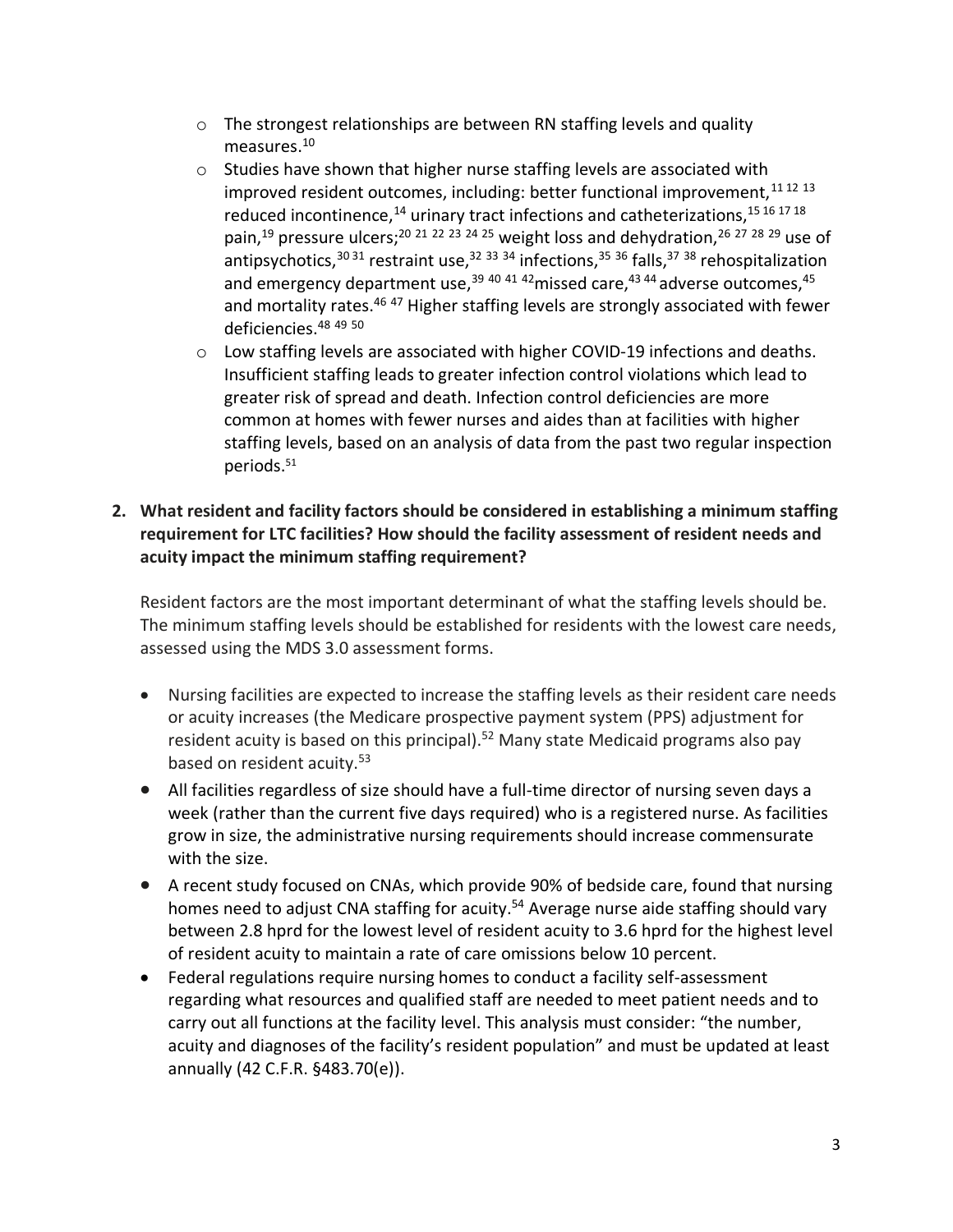- **3. Is there evidence of the actual cost of implementing recommended thresholds, that accounts for current staffing levels as well as projected savings from reduced hospitalizations and other adverse events?**
	- A 2022 study comparing actual NH staffing with the 2001 CMS minimum staffing standard found that 95 percent of NHs failed to meet all the recommended minimum staffing levels (4.10 hours per resident day (hprd)).<sup>55</sup>
	- They estimated that the cost to attain the recommended minimum staffing was \$7.25 billion based on current wage rates and stated that this cost represents only **4.2% of the \$172.2 billion** of national NH expenditures in 2019.
	- Bowblis (2022), using data from the 1995/97 Staff Time Measurement (STM) studies as a benchmark for minimum staffing, found that 60 percent did not meet the minimum for total nursing staff. He estimated the costs of meeting staffing minimums would be \$500,000 on average for those not meeting the standard or a total of \$4.9 billion annually.<sup>56</sup>
	- Though these authors argued that many Medicaid reimbursement rates are too low for nursing homes to increase their staffing without additional funds, **there is widespread evidence that most nursing homes have adequate resources to increase their staffing levels without additional Medicaid resources.**<sup>57</sup> <sup>58</sup> <sup>59</sup>
		- o A study recently showed that most major publicly traded NH companies were highly profitable, even during the pandemic.<sup>60</sup>
		- $\circ$  Another study of Ensign, the second largest publicly-traded nursing home chain in the US, made high profits during the COVID pandemic while keeping its staffing levels low and having large COVID-19 resident infections and deaths.<sup>61</sup>
		- o In a recent lawsuit by operators in New York State (seeking to overturn the state's direct care spending requirement), the industry itself admitted that the 239 nursing homes represented had over \$500 million in excess annual income.  $62$ **This excess income could have paid the annual salary and benefits of nearly 5,600 additional full-time Registered Nurses**.

# **4. Is there evidence that resources that could be spent on staffing are instead being used on expenses that are not necessary to quality patient care?**

Yes. Studies have found that for-profit chains and non-chains often have lower staffing and poor quality:

- For-profit nursing home companies generally have poorer quality indices and deficiencies (for violations of regulations) than nonprofit and government facilities.<sup>63 64</sup>
- Studies show staffing levels, as a quality indicator, are lower in for-profit nursing homes.
- For-profit owners have been found to frequently cut nurse staffing, especially RN staffing, and reduce wages, benefits, and pensions to maximize profits, compared to nonprofit and government facilities, which provide higher staffing and quality care.<sup>65</sup>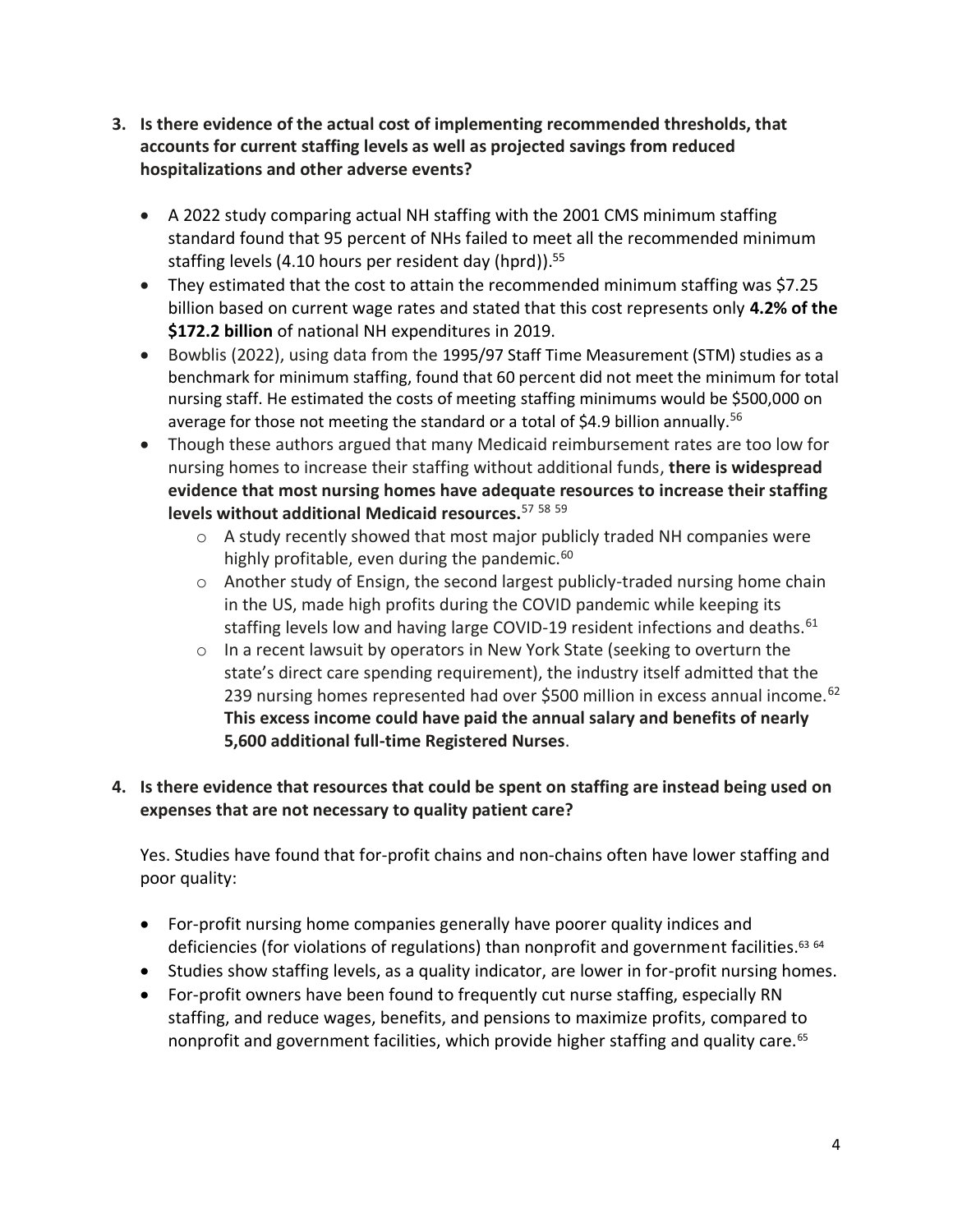- For-profit nursing homes reported an average of 16 percent fewer staff than nonprofits, after accounting for differences in resident needs in 2017. There was 1 RN for every 28 residents in nonprofits and 1 for every 43 in for-profit nursing homes. $66$
- Homes with the highest profit margins have been found to have the worst quality in the  $U$ S.  $67$
- Nursing home chains have more quality and compliance problems than other nursing homes.<sup>68</sup> The largest for-profit chains have lower RN and total nurse staffing hours than non-profit facilities and government facilities and have more deficiencies, which is not surprising considering their low staffing and high acuity levels.<sup>69 70</sup>
- Non-profit nursing homes (compared to for-profits) have fewer 30-day hospitalizations and greater improvement in mobility, pain, and functioning.<sup>71</sup>
- Private equity (PE) companies have been found to increase costs and reduce staffing. Private equity firms with funds from private investors use loans to acquire nursing homes, usually with the idea of investment for 3-7 years, during which the company seeks to make profits when it sells the company. A GAO study found that private equity investments resulted in increasing the costs for facilities and capital, along with higher profit margins compared to other for-profit or nonprofit homes.<sup>72</sup>
- A recent study of PE buyouts of nursing homes from 2000 to 2017 showed robust evidence of declines in resident health and compliance with care standards related to cuts to front-line nursing staff and higher bed utilization compared to acquisitions by non-PE corporates and chains.<sup>73</sup> Evidence suggests that staffing by PE companies varies based on geographic competition.<sup>74</sup>
- For-profit nursing home companies have developed increasingly complex corporate ownership structures, with most having a separate property company from the operating company.<sup>75 76</sup>  $^{77}$  Some nursing homes have as many as 7-8 layers of companies in control. The complexity of interlocking corporations is designed to protect operating companies from litigation by moving assets into a separate company. A recent study of Ensign, a large chain, showed that the highly profitable publicly traded company had 430 corporate entities to manage its 228 nursing homes and senior facilities.<sup>78</sup> The complexity is also designed to shield parent companies from liability and reduce regulatory oversight.
- Growth in related-party transactions hides profits. By contracting with related-party individuals and organizations for services that include management services, nursing and therapy services, lease agreements, and loans, facilities are able to siphon money out of the facilities as expenses and hide the profits through these third-party contractors.
- A study by Kaiser Health News found that nearly three-quarters of US nursing homes (more than 11,000) have related-party business transactions. Many homes contract out basic functions like management or rent their own building from a sister corporation.
- Contracts with related companies accounted for \$11 billion of nursing home spending in  $2015 - a$  tenth of their costs  $-$  according to Medicare cost reports.
- Homes that did business with related-party companies employed 8 percent fewer nurses and aides, were 9 percent more likely to have hurt residents or put them in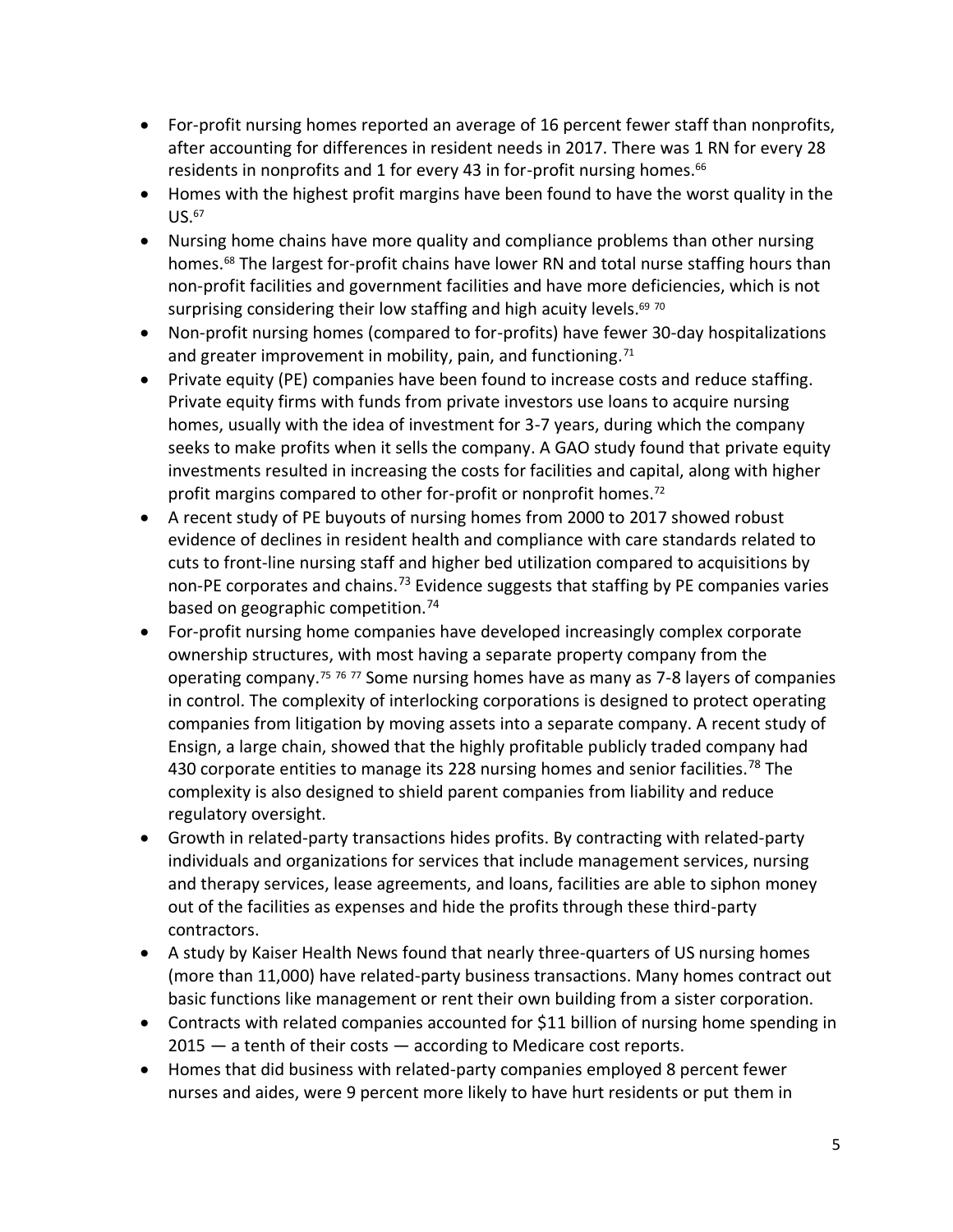immediate jeopardy of harm, and had 53 substantiated complaints for every 1,000 beds, compared with 32 per 1,000 beds at independent homes.<sup>79</sup>

- For-profit nursing homes utilize related corporations more frequently than nonprofits. For-profit homes with related party contracts had 10 percent higher fines, received 24 percent more substantiated complaints from residents, and had 4 percent lower overall staffing than at independent for-profits.<sup>80</sup>
- **5. What factors impact a facility's capability to successfully recruit and retain nursing staff? What strategies could facilities employ to increase nurse staffing levels, including successful strategies for recruiting and retaining staff? What risks are associated with these strategies, and how could nursing homes mitigate these risks?**

Challenges to attaining and retaining sufficient staff with the appropriate competencies are the result of poor and dangerous working conditions for nursing staff (both professional and paraprofessional) and low pay. Too many operators in the nursing home industry operate as if there are an endless supply of potential nursing staff. The result is widespread exploitation of care staff (the majority of whom are women and people of color) and the persistence of an acute shortage of staffing that endangers and degrades both residents and staff. We believe that the implementation of meaningful minimum staffing standards will foster better care, better working conditions and, as a result, a more stable nursing home industry.

- One of the most significant barriers to successful recruitment and retention of staff is job quality, which can be measured by facility staff turnover. CMS estimates that the average staff turnover for a nursing home is 52.6% annually.<sup>81</sup>
- Studies show that high turnover in nursing homes leads to poorer outcomes for nursing home residents.<sup>82</sup>

In order to retain and attract new workers, facilities must address the issues that lead to turnover. Most commonly, high turnover is the result of poor wages and benefits, lack of training, poor management, lack of career advancement, and workloads.<sup>83</sup> By directly addressing these issues, nursing homes will reduce turnover, attract new workers, and, importantly, provide better quality care to residents.

#### **Strategies to Address Recruitment and Retention Issues**

#### **A. Improve wages & benefits**

- A Leading Age study estimated raising wages of CNAs would reduce turnover and stabilize the workforce.<sup>84</sup> The Leading Age report estimated that costs associated with increased wages would be offset by gains in productivity.
- All direct care staff must be paid a living and competitive wage.
- Nursing homes must be required to provide health insurance and paid leave benefits.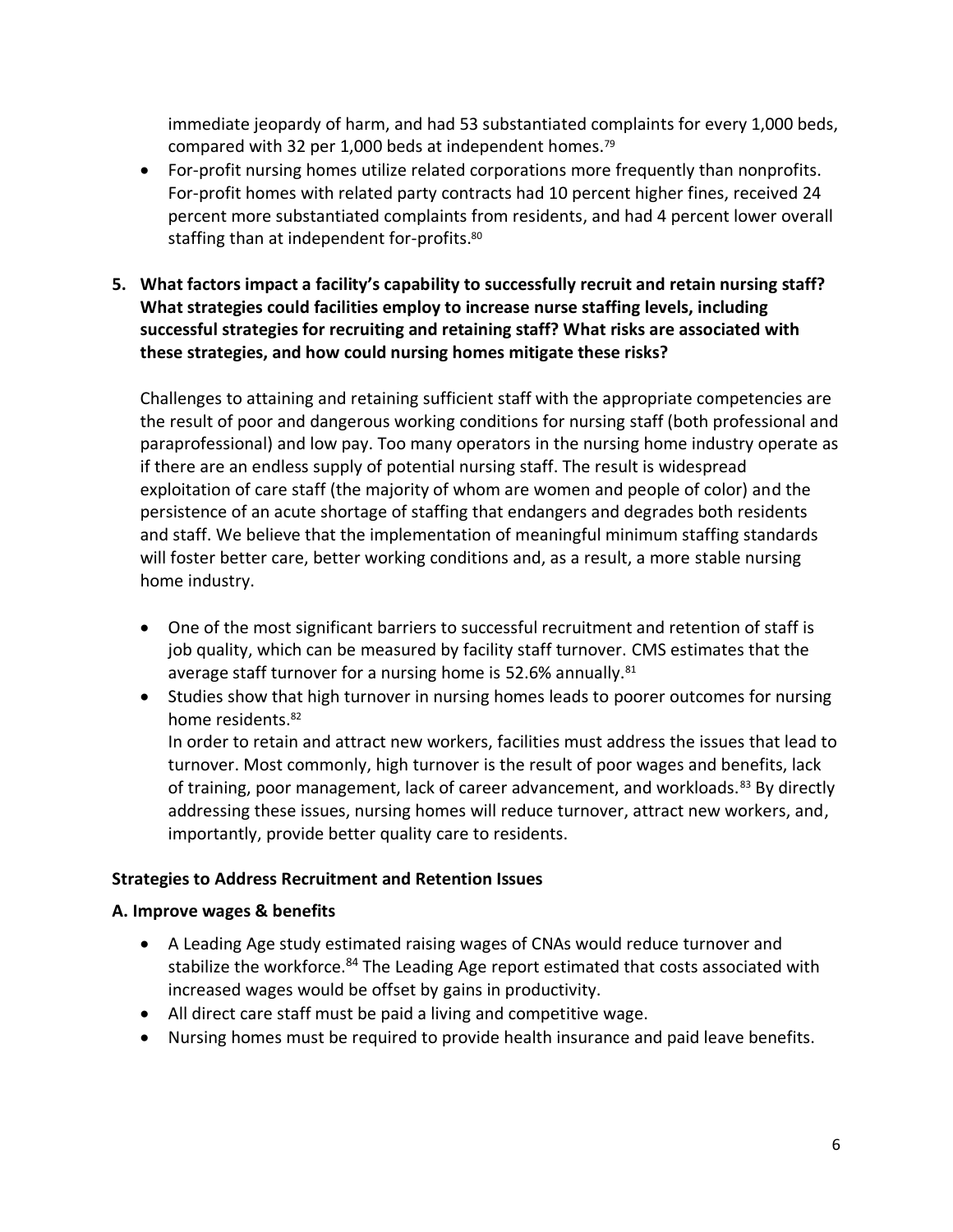## **B. Improve training**

In addition to leading to high turnover, inadequate training results in poor health outcomes for residents.

- Tailored and ongoing training programs improve job satisfaction and reduce turnover.<sup>85</sup>
- CNAs reporting high-quality training are more likely to work in states requiring additional initial training hours and were more satisfied with their jobs than those with low-quality training.<sup>86</sup>
- A 2008 study by the Institute of Medicine (IOM) $87$  found the current minimum federal training requirements for CNAs to be inadequate, leading not only to poor health outcomes for residents, but also increased turnover in staff. The study recommended significant increases in the training requirement to at least 120 hours.<sup>88</sup>
- A recent report from the National Academy of Science, Engineering, and Medicine came to the same conclusion as the 2008 IOM report.<sup>89</sup> The report also recommended that state and federal government should provide free access to entry-level and continuing education training programs, and that nursing homes should pay workers for attending these trainings.
- CMS should raise the required minimum CNA certification training hours from 75 to at least 120 hours.
- Direct care staff should have access to free entry level training and continuing education classes. The time spent by direct care staff attending trainings should be paid for by nursing homes.

# **C. Improve avenues for career advancement and CNA empowerment**

There is little opportunity for career advancement in nursing homes, particularly for people of color who are more likely to be employed as CNAs. By providing workers, particularly CNAs, with opportunities for career growth, nursing homes will increase retention.

- $\bullet$  58% of CNAs are people of color.<sup>90</sup> However, the proportion of people of color in higherlevel positions, such as LPNs or RNs, decreases as the educational requirements increase.<sup>91</sup>
- Empowerment of CNAs and career opportunities can reduce staff turnover and increase care quality.<sup>92</sup>
- CNA empowerment was a main focus of the report issued by the National Academies of Science, Engineering, and Medicine, which found that increasing opportunities for CNAs could lead to a reduction in staff turnover. The report noted that in the 2016 revision of the federal nursing home regulations CMS, recognizing the central role that CNAs have in their residents' care and life, required that they be part of the interdisciplinary team and involved in care planning.<sup>93</sup>
- Nursing homes must provide more career advancement opportunities for direct care staff through sponsoring training and education and providing an environment that encourages, rather than discourages, staff retention. None of these are possible in the absence of sufficient staffing.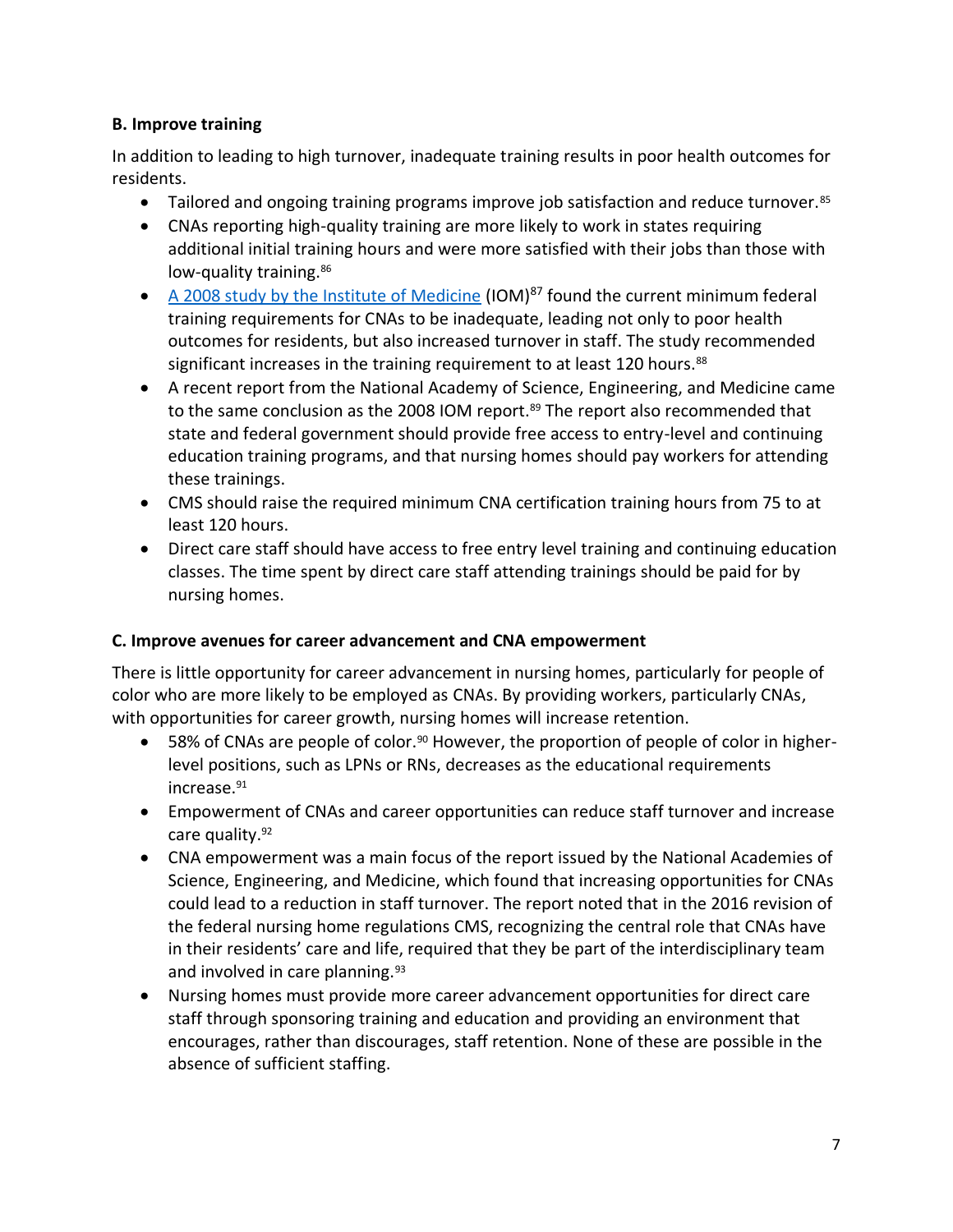CNAs must be incorporated into care planning and given a more prominent role in care teams assigned to provide care to residents. These goals are, also, out of reach in the absence of sufficient staffing.

**6. What should CMS do if there are facilities that are unable to obtain adequate staffing despite good faith efforts to recruit workers? How would CMS define and assess what constitutes a good faith effort to recruit workers? How would CMS account for job quality, pay and benefits, and labor protections in assessing whether recruitment efforts were adequate and in good faith?**

When facilities are unable to obtain adequate staff, CMS **must** require the facility to cease new admissions until the facility is able to meet the staffing requirement. Inadequate staffing is a threat to the health and well-being of residents. **The admission of residents when a facility lacks sufficient staffing to meet their basic needs is, fundamentally, a cruel and inhumane policy that flouts the most essential federal requirements for nursing homes. Nursing homes should not be permitted to operate like warehouses for vulnerable individuals, in which residents are admitted solely (or largely) on the basis of the availability of an empty bed.**

We question why and for what reason would CMS apply a good faith effort assessment? If CMS is suggesting that it may apply a good faith determination as to whether a minimum staffing standard should be waived, we strongly oppose any such waiver. Alternatively, if CMS is considering applying **a good faith measure in determining the magnitude of a penalty** for a time-limited failure to meet a minimum staffing standard, we suggest the following principles:

- CMS must have a bright line, empirical good faith metric, which includes not only documenting efforts to hire new staff but efforts to retain staff through the investment in quality jobs.
	- $\circ$  A facility documenting that the wages it pays RNs, LPNs, and CNAs is comparable to wages paid to RNs and LPNs in hospitals in that region;
	- $\circ$  A facility documenting that it is offering wages at a rate 15% higher than other facilities in the region and that a facility is providing comparable ancillary benefits, such as healthcare, paid leave, and retirement benefits;
	- o A facility has made efforts to recruit staff, including through advertisement and relationships with local training agencies.
- CMS must never waive any minimum staffing standard. When facilities accept and/or retain residents for whom they do not have sufficient staff to provide appropriate care they are, needless to say, putting residents at clinical and psycho-social jeopardy.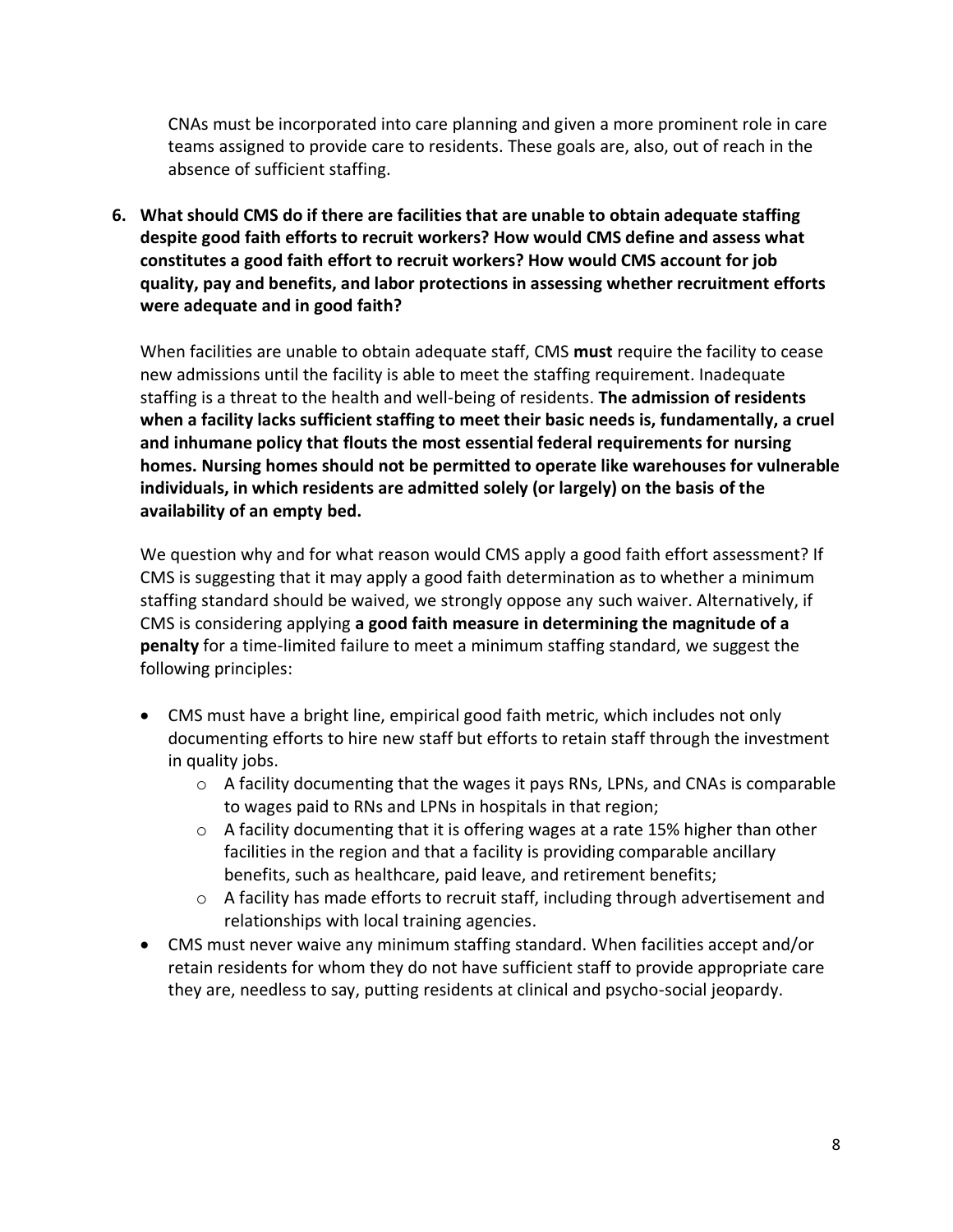#### **7. How should nursing staff turnover be considered in establishing a staffing standard? How should CMS consider the use of short-term (that is, travelling or agency) nurses?**

Turnover is the primary barometer of how nursing homes are treating staff. The use of agency staff can be an inefficient use of a facility's resources (including when a facility contracts with its own agency for staffing). Both staff turnover and the use of agency staff undermine quality of care for residents and working conditions for staff. However, while these issues are important components of any discussion on improving nursing home care, we believe that they should be treated separately through a separate regulation. For instance, CMS could consider establishing a maximum turnover rate per quarter, above which facilities will be subject to a penalty.

## **8. What fields and professions should be considered to count towards a minimum staffing requirement? Should RNs, LPNs/LVAs, and CNAs be grouped together under a single nursing care expectation? How or when should they be separated out? Should mental health workers be counted as direct care staff?**

- Only direct care nursing staff should be included in the minimum staffing standard. The landmark 2001 CMS study looked at only RNs, LPNs, and CNAs to determine what staffing levels were necessary to ensure care quality was not compromised.
- There is no evidence that any other nursing home staff, including feeding assistants, social workers, and other mental health workers are able to replace the care provided by RNs, LPNs, and CNAs. While we support the creation of standards for social worker and other mental health staff, those standards should be separate from a minimum staffing standard.
- CMS must not group together RNs, LPNs, and CNAs into a single care expectation. CMS itself has acknowledged the important role that each nursing group provides. That is why in 2001, and in most studies since then, minimum recommendations have been made based on each nursing category. Failure to do this will result in facilities using the least costly nursing options, CNAs, to fulfill the minimum obligation. This was proven true in states that failed to designate hours per nursing category in their minimum standards. 94

## **9. How should administrative nursing time be considered in establishing a staffing standard? Should a standard account for a minimum time for administrative nursing, in addition to direct care? If so, should it be separated out?**

• Administrative time should be counted separately from minimum resident care standards. The purpose of hprd standards is to ensure residents receive CNA and professional nursing care to prevent illness or death related to lack of direct care.<sup>95</sup> Direct care involves direct contact with residents to "provide care and services to allow residents to attain or maintain the highest practicable physical, mental, and psychosocial well-being."96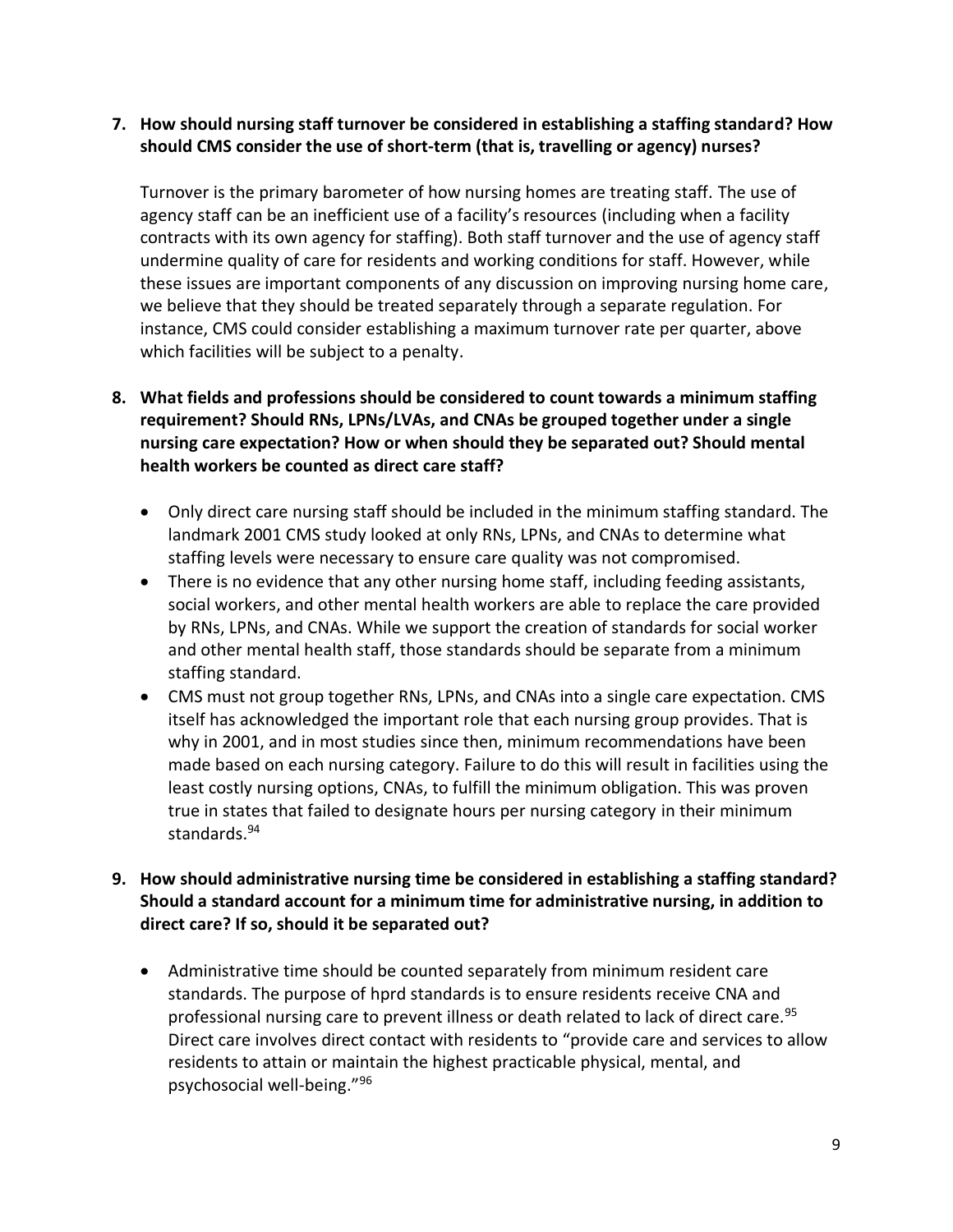- Current regulations allow Directors of Nursing (DON) to serve as charge nurse only if there are sixty or less occupied beds.<sup>97</sup> Meanwhile, several states with minimum staffing standards require an additional RN if the RN on staff is subject to administrative duties.<sup>98</sup> Current staffing requirements recognize that administrative duties can reduce time spent on, or overseeing, resident care. Thus, any additional minimum staffing requirement should not include administrative duties as part of direct resident care.
- **10. What should a minimum staffing requirement look like, that is, how should it be measured? Should there be some combination of options? For example, options could include establishing minimum 1 nurse HPRD, establishing minimum nurse to resident ratios, requiring that an RN be present in every facility either 24 hours a day or 16 hours a day, and requiring that an RN be on-call whenever an RN was not present in the facility. Should it include any non-nursing requirements? Is there data that supports a specific option?**
	- We recommend using both minimum nursing hprd and nurse to resident ratios. As previously stated, hprd clarifies the direct care hours residents require to meet their basic needs and prevent negative outcomes.<sup>99</sup> However, solely relying on hprd is confusing for staff, residents, and families in determining whether a facility has adequate staffing. Staffing ratios (i.e., RN to residents) can be a consumer-friendly indicator of staffing capacity.
	- The requirement that facilities have 24-hour onsite RN coverage is essential. By definition, in order to qualify for nursing home services, an individual must need skilled nursing care. Nursing facilities house populations with highest needs and complex medical issues which require RN experience.<sup>100</sup> Additionally, as noted in Question 1, higher levels of RN care are associated with better health outcomes for residents.<sup>101</sup>
		- $\circ$  Larger nursing homes should be required to have higher numbers of 24-hour RN coverage in the building. A five hundred bed nursing home requires different numbers of RNs available to oversee resident care than does a 100 bed nursing home or a 60 bed nursing home. RN presence in the building on evening, night, and weekend shifts must be sufficient to provide meaningful and effective professional care and monitoring.
		- o Additionally, nurse aides provide the bulk of resident care but may need supervision for certain tasks like medication administration or wound care. If an RN is not available to provide supervision around the clock, then residents will suffer from delayed care.
		- $\circ$  Due to CMS waiver and workforce shortage, many nurse aides did not receive full 75 hour+ training during the COVID pandemic – which magnifies the need for a full-time RN to support aides when there is gap in knowledge/training/experience.
	- It is unclear exactly what non-nursing duties would entail. As previously stated, minimum hprd staffing standards should not include administrative duties. While RNs and nurse aides should have training on non-nursing requirements like residents' rights and cultural competency, those should not count as part of residents' direct care hours.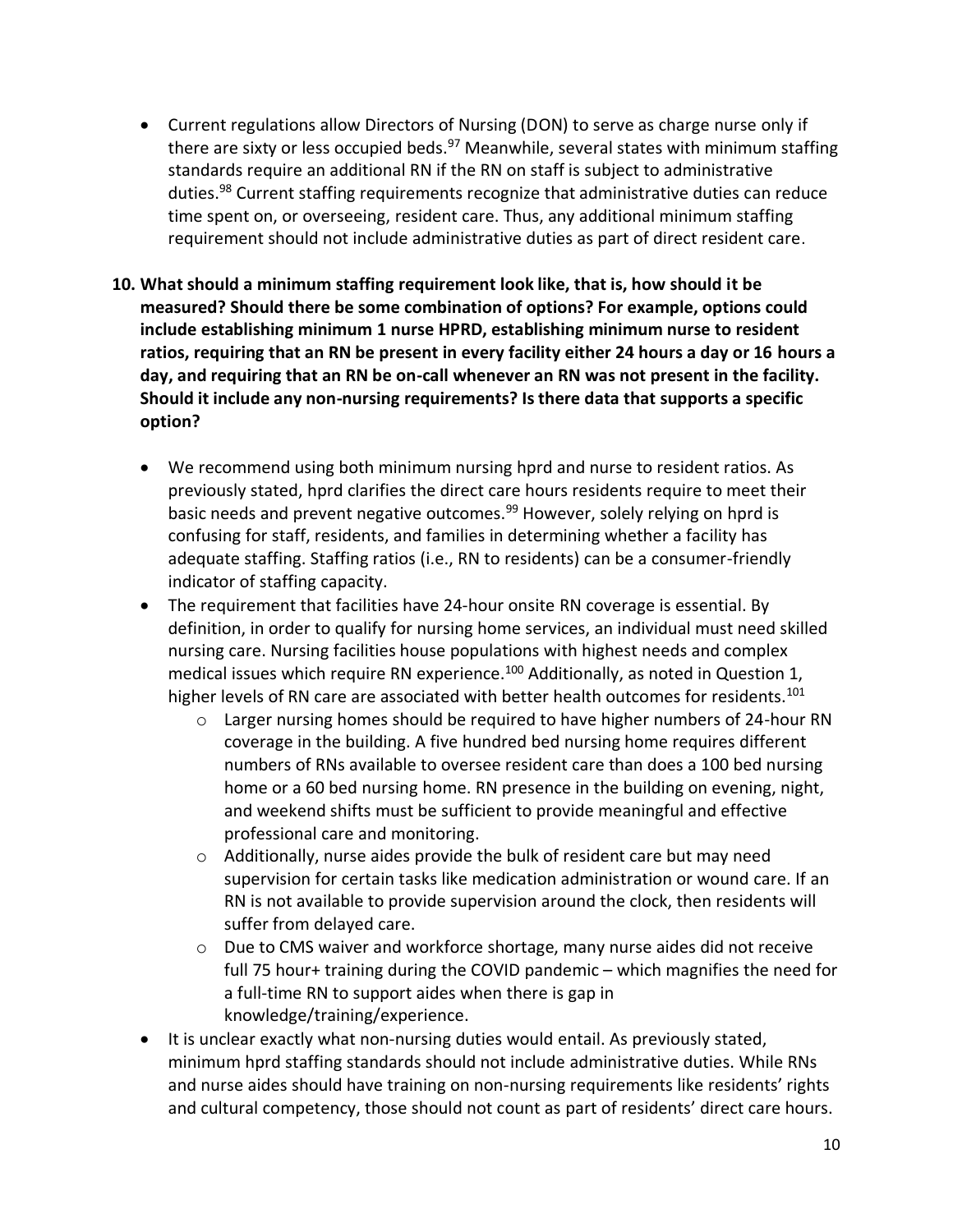- $\circ$  There is generally greater confusion and lower morale when nursing duties are conflated with non-nursing responsibilities. 102
- $\circ$  However, given increasing complexities of residents, non-nursing specialists, like social workers, should be included in nursing home staff, but not counted towards nursing or direct care hours.
- **11. How should any new quantitative direct care staffing requirement interact with existing qualitative staffing requirements? We currently require that facilities have ''sufficient nursing staff'' based on a facility assessment and patient needs, including but not limited to the number of residents, resident acuity, range of diagnoses, and the content of care plans. We welcome comments on how facilities have implemented this qualitative requirement, including both successes and challenges and if or how this standard should work concurrently with a minimum staffing requirement. We would also welcome comments on how State laws limiting or otherwise restricting overtime for health care workers would interact with minimum staffing requirements.**
	- Any quantitative staffing requirement should operate as the underpinning of the longstanding requirement that nursing homes have "sufficient staff" to ensure that every resident is able to attain and maintain their highest practicable physical, emotional, and psycho-social well-being. This is how the assessment of sufficient staffing has operated on the state level (in states that have a minimum staffing standard). The minimum staffing is a quantitative requirement, but it does not excuse the qualitative requirement called for in the Nursing Home Reform Law, the Requirements for Participation, and sub-regulatory guidance.
	- Overtime restrictions should not be considered for purposes of establishing minimum staffing standards. Facilities should recruit and train a high number of direct care workers without relying on a small number of workers with significant overtime. Overworked nursing home staff results in high rates of burnout and turnover, in addition to physical injury.<sup>103</sup>
- **12. Have minimum staffing requirements been effective at the State level? What were facilities' experiences transitioning to these requirements? We note that States have implemented a variety of these options, discussed in section VIII.A. of this proposed rule, and would welcome comment on experiences with State minimum staffing requirements.**
	- Yes, minimum staffing requirements have been effective both in raising staffing levels and the quality of care in facilities.<sup>104</sup> However, it is important to note that virtually all of the state staffing requirements are very low and subject to lax state enforcement. In our view, due to these two factors, they have been most effective in reducing the number of extremely poorly staffed facilities in those states.
	- Quality of care improves from minimum staffing requirements primarily because residents experience fewer adverse outcomes (fewer pressure sores, restraints, and deficiencies, less extensive COVID outbreaks, and less mortality overall) and experience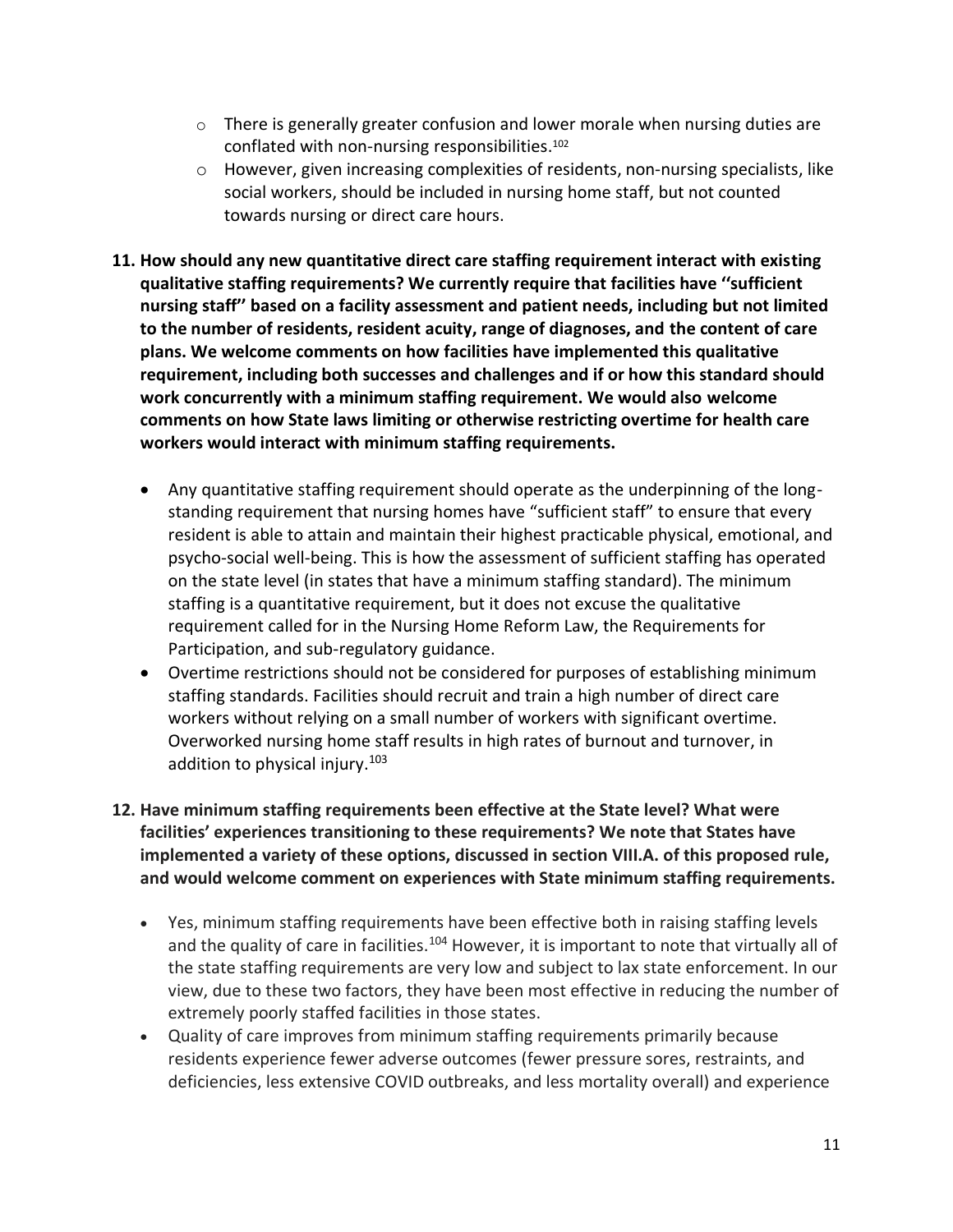more positive outcomes (restoration of functioning, increased nutritional intake, and increased vaccination rates).<sup>105</sup>

Minimum staffing levels must set a standard for each type of staff (CNAs, LVNs, and RNs); otherwise, minimum levels are achieved by hiring the least expensive, lowest skilled staff.<sup>106</sup>

- **13. Are any of the existing State approaches particularly successful? Should CMS consider adopting one of the existing successful State approaches or specific parts of successful State approaches? Are there other approaches to consider in determining adequate direct care staffing? We invite information regarding research on these approaches which indicate an association of a particular approach or approaches and the quality of care and/or quality of life outcomes experienced by resident, as well as any efficiencies that might be realized through such approaches.**
	- None of the state approaches have been successful in guaranteeing that all facilities provide sufficient staff to meet the needs of all residents because all but one set the minimum below what is needed.<sup>107</sup>
	- It is a mistake to rely exclusively on a broad hprd where RN and LVN hours are treated the same as CNA hours.
	- Prohibiting paid feeding assistants as substitutes for CNAs raises the quality of care.
- **14. The IOM has recommended in several reports that we require the presence of at least one RN within every facility at all times. Should CMS concurrently require the presence of an RN 24 hours a day 7 days a week? We also invite comment on the costs and benefits of a mandatory 24-hour RN presence, including savings from improved resident outcomes, as well as any unintended consequences of implementing this requirement.**
	- Yes, a requirement for 24/7 RNs is long overdue. There is almost universal agreement in support.<sup>108 109</sup> As noted above, 24/7 RN requirements should reflect the size of a facility, starting with one RN in the building at all times and increasing for larger facilities.
	- Numerous studies have demonstrated that more RNs leads to better care. Though CNAs provide the substantial majority of bedside care, it is critical to recognize that the strongest positive relationships between staffing and positive resident outcomes are in RN staffing.<sup>110</sup>
	- The care improvements for residents related to increased RN staffing saves Medicare and Medicaid money by reducing hospitalizations and the need for other expensive medical interventions.<sup>111</sup>
- **15. Are there unintended consequences we should consider in implementing a minimum staffing ratio? How could these be mitigated? For example, how would a minimum staffing ratio impact and/or account for the development of innovative care options, particularly in smaller, more home-like settings, for a subset of residents who might benefit from and be appropriate for such a setting? Are there concerns about shifting**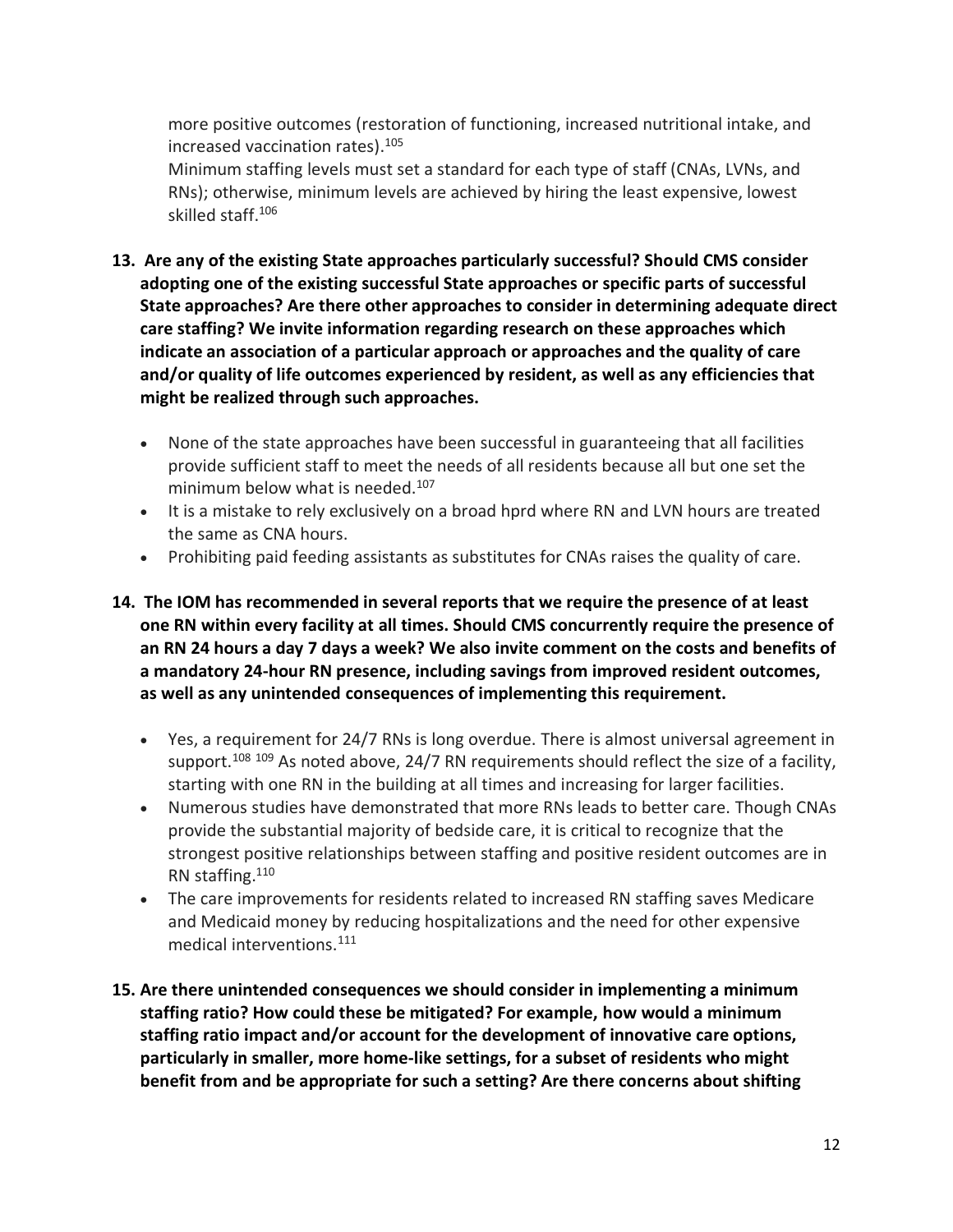**non-nursing tasks to nursing staff in order to offset additions to nursing staff by reducing other categories of staff?**

- An unintended consequence has been the substitution of lesser trained licensed nurses (licensed practical nurses substituted for registered nurses) in states with laws not specifying specific ratios of RNs, LPNs, and CNAs. For example, in Ohio and California, ratios for RNs, LPNS, and RNs were not separately mandated. As a result, RN hours decreased, while less skilled nursing staff hours increased.<sup>112</sup> To prevent these unintended consequences, nurse staffing ratios must identify the different categories of nursing staff. In addition, nursing homes must not be allowed to shift non-nursing tasks to nurses or to reduce the work hours of non-nursing staff, such as housekeeping, food services workers, and activities.
- There is also evidence that alternative care settings are able to meet minimum staffing standards. For instance, researchers of the Green House Model<sup>113</sup> found that even though Shahbazim performed non-nursing tasks, "residents in GH [Green House] homes received approximately 0.4 more hprds (24 minutes) of direct care time from a Shahbazim than residents in traditional SNF settings." Their conclusion that "The GH model allows for expanded responsibilities of CNAs in indirect care activities and more time in direct care activities and engaging directly with residents" suggests that alternative care settings, like Green Houses, can meet any minimum staffing standards that CMS might enact, without any need for accommodation.<sup>114</sup>

## **16. Does geographic disparity in workforce numbers make a minimum staffing requirement challenging in rural and underserved areas? If yes, how can that be mitigated?**

- A minimum nurse staffing standard must be met by all facilities. For example, someone who needs nursing home care in a rural setting, or a low-income urban setting, does not have different needs than someone in a suburban setting. It would be extremely problematic, from both clinical and equity perspectives, to promulgate policies that resulted in disparate treatment.
- While additional efforts are needed to increase the numbers of nurses working in rural and underserved areas, these efforts should not undermine the need for appropriate staffing levels as a mandate for all facilities, regardless of location. This issue of challenges in recruiting and retaining staff in rural and underserved areas is significant, but not new. It was addressed nearly 40 years ago by the Institute of Medicine, whose recommendations included educational outreach (including educational loan repayment programs, strengthening local educational opportunities for people from underserved communities who are more likely to continue living in those communities), upgrading existing staff in nursing homes, and ensuring appropriate payments.<sup>115</sup>
- In interviews with research staff, administrators and directors of nursing in rural facilities with higher staffing levels "attributed their success to having a good reputation, being flexible, and offering individual growth opportunities (e.g., school reimbursement)." The study concluded that complex labor pool challenges "require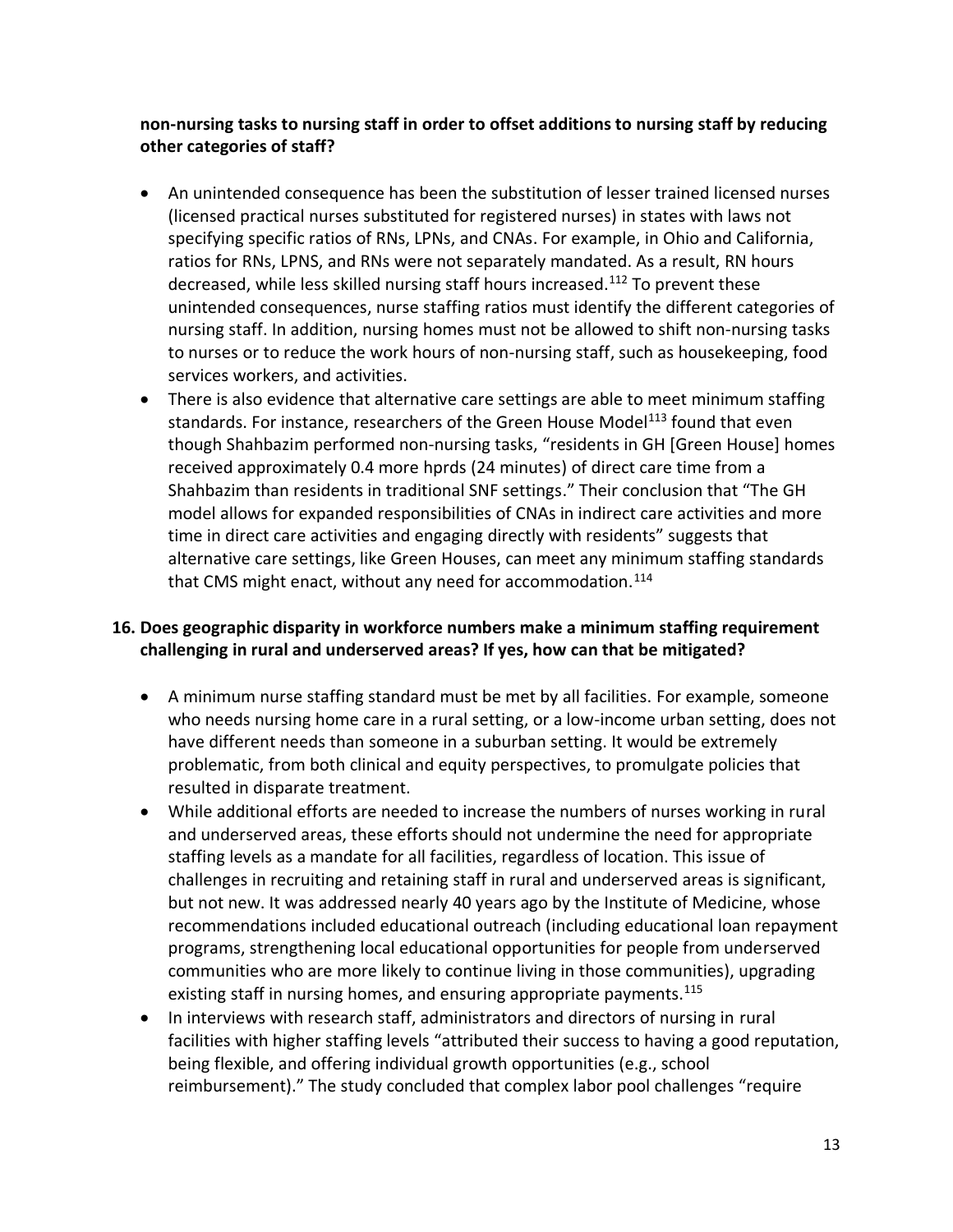complex solutions": "better wages, better health insurance, and better pensions, as well as improved training, supervision, and mentoring."<sup>116</sup>

### **17. What constitutes "an unacceptable level of risk of harm?" What outcomes and care processes should be considered in determining the level of staffing needed?**

• We do not understand the first part of this question. As noted earlier, facilities are required (and paid) to only accept and retain residents for whom they have sufficient staffing and supplies to meet their clinical and psycho-social needs.

Thank you, again, for the opportunity to provide comments on this important proposed rule.

Sincerely,

*Richard Mollot* Richard Mollot, Executive Director Long Term Care Community Coalition 209 West 29<sup>th</sup> Street, Suite 6256 New York, NY 10001 [info@ltccc.org](mailto:info@ltccc.org) [www.nursinghome411.org](http://www.nursinghome411.org/)

<sup>1</sup> Centers for Medicare & Medicaid Services, Abt Associates Inc. *Appropriateness of Minimum Nurse Staffing Ratios in Nursing Homes. Report to Congress: Phase II Final*. Volumes I–III. Baltimore, MD: CMS, 2001.

<sup>2</sup> Schnelle, J.F., Schroyer, L.D., Saraf, A.A., Simmons, S.F. Determining nurse aide staffing requirements to provide care based on resident workload: A discrete event simulation model*. JAMDA*. 2016; 17:970-977.

<sup>3</sup> Schnelle, JF, Simmons, SF, Harrington, C, Cadogan, M, Garcia, E, Bates-Jensen, B. Relationship of nursing home staffing to quality of care? *Health Serv Res,* 2004; 39 (2):225-250.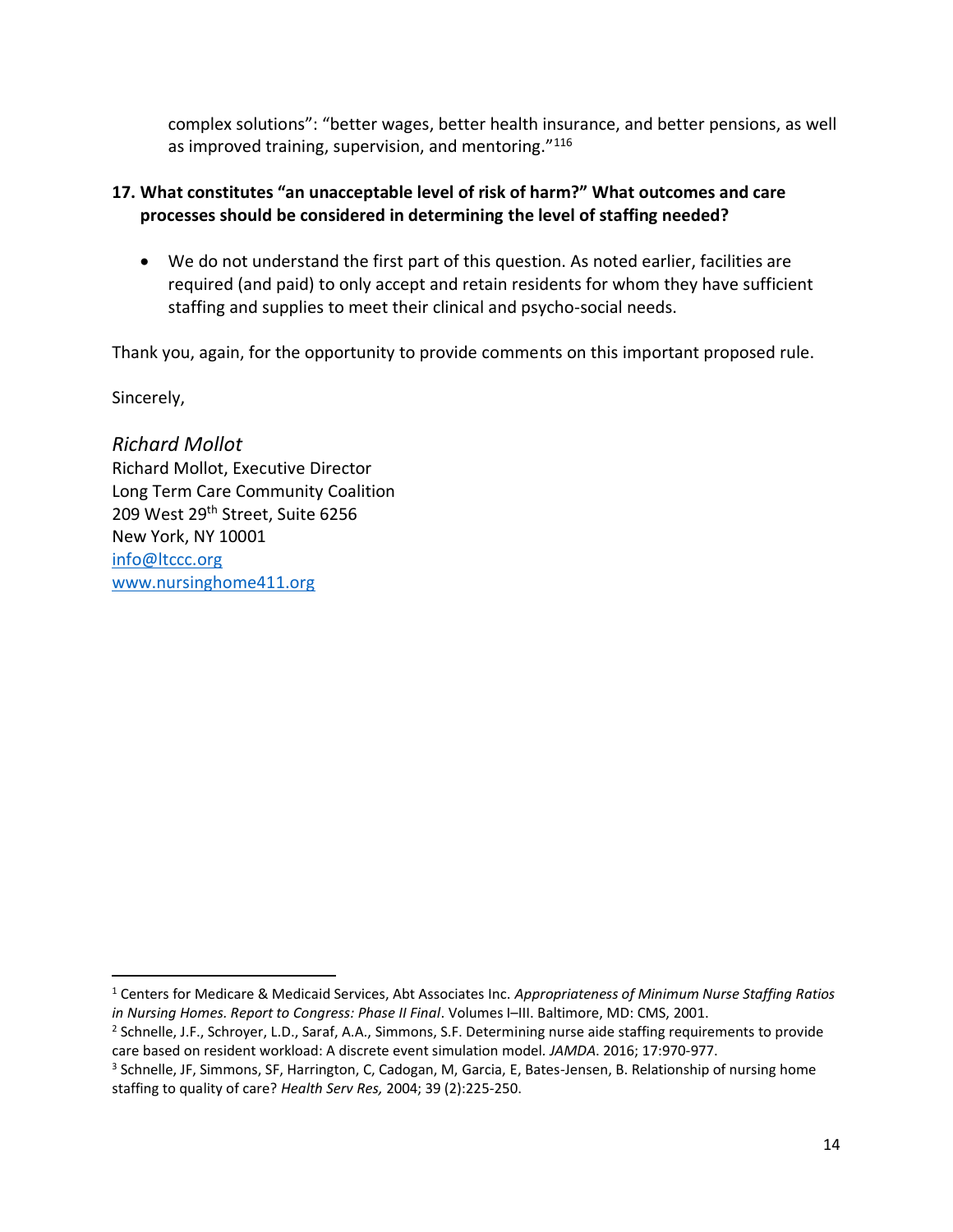<sup>4</sup> Harrington, C, Kovner, C, Kayser-Jones, J, Berger, S, Mohler, M, Burke R. et al. Experts recommend minimum nurse staffing standards for nursing facilities in the United States. *Gerontologist,* 2000: 40 (1):1-12.

<sup>6</sup> Dellefield, M.E., Castle, N.G., McGilton, K.S., & Spilsbury, K. (2015). The relationship between registered nurses and nursing home quality: An integrative review (2008-2014). *Nursing Economic\$*, 33 (2):95-108 and 116. <sup>7</sup> Castle, N.G. & Anderson, R.A. (2011). Caregiver staffing in nursing homes and their influence on quality of care. *Medical Care*, 49(6):545-552.

<sup>8</sup> Castle, N., & Engberg, J. (2008). Further examination of the influence of caregiver staffing levels on nursing home quality. *Gerontologist,* 48: 464-76.

<sup>9</sup> Schnelle, J.F., Simmons, S.F., Harrington, C., Cadogan, M., Garcia, E., & Bates-Jensen, B. (2004). Relationship of nursing home staffing to quality of care? *Health Services Research,* 39 (2):225-250.

<sup>10</sup> Dellefield, M.E., Castle, N.G., McGilton, K.S., & Spilsbury, K. (2015). The relationship between registered nurses and nursing home quality: An integrative review (2008-2014). *Nursing Economic\$*, 33 (2):95-108 and 116.

11 Horn, S.D., Sharkey, S.S.. Hudak, S., Smout, R.J., Quinn, C.C., Yody, B. and Fleshner, I (2010). Beyond CMS Quality Measure Adjustments: Identifying Key Resident and Nursing Home Facility Factors Associated with Quality Measures. *J. American Medical Directors Association.* 11 (7):500-5.

<sup>12</sup> Alexander, G.L. 2008. An Analysis of Nursing Home Quality Measures and Staffing. *Quality Management in Health Care.* 17 (3):242-51.

13 [Horn, S.D.](https://www-ncbi-nlm-nih-gov.ucsf.idm.oclc.org/pubmed/?term=Horn%20SD%5BAuthor%5D&cauthor=true&cauthor_uid=16264305)[, Buerhaus, P.](https://www-ncbi-nlm-nih-gov.ucsf.idm.oclc.org/pubmed/?term=Buerhaus%20P%5BAuthor%5D&cauthor=true&cauthor_uid=16264305), [Bergstrom, N.](https://www-ncbi-nlm-nih-gov.ucsf.idm.oclc.org/pubmed/?term=Bergstrom%20N%5BAuthor%5D&cauthor=true&cauthor_uid=16264305)[, Smout, R.J.](https://www-ncbi-nlm-nih-gov.ucsf.idm.oclc.org/pubmed/?term=Smout%20RJ%5BAuthor%5D&cauthor=true&cauthor_uid=16264305) (2005). RN staffing time and outcomes of long-stay nursing home residents: pressure ulcers and other adverse outcomes are less likely as RNs spend more time on direct patient care. *[Am J Nurs.](https://www-ncbi-nlm-nih-gov.ucsf.idm.oclc.org/pubmed/?term=horn+sd+and+buerhaus+p)* 105(11):58-70.

<sup>14</sup> Dorr, D.A., Horn, S.D., & Smout, R.J. (2005). Cost analysis of nursing home registered nurse staffing times. *J. of Amer Geriatrics Society,* 53: 840-845.

<sup>15</sup> Castle, N.G. & Anderson, R.A. (2011). Caregiver staffing in nursing homes and their influence on quality of care. *Medical Care*, 49(6):545-552.

<sup>16</sup> [Horn, S.D.](https://www-ncbi-nlm-nih-gov.ucsf.idm.oclc.org/pubmed/?term=Horn%20SD%5BAuthor%5D&cauthor=true&cauthor_uid=16264305)[, Buerhaus, P.](https://www-ncbi-nlm-nih-gov.ucsf.idm.oclc.org/pubmed/?term=Buerhaus%20P%5BAuthor%5D&cauthor=true&cauthor_uid=16264305), [Bergstrom, N.](https://www-ncbi-nlm-nih-gov.ucsf.idm.oclc.org/pubmed/?term=Bergstrom%20N%5BAuthor%5D&cauthor=true&cauthor_uid=16264305)[, Smout, R.J.](https://www-ncbi-nlm-nih-gov.ucsf.idm.oclc.org/pubmed/?term=Smout%20RJ%5BAuthor%5D&cauthor=true&cauthor_uid=16264305) (2005). RN staffing time and outcomes of long-stay nursing home residents: pressure ulcers and other adverse outcomes are less likely as RNs spend more time on direct patient care. *[Am J Nurs.](https://www-ncbi-nlm-nih-gov.ucsf.idm.oclc.org/pubmed/?term=horn+sd+and+buerhaus+p)* 105(11):58-70.

<sup>17</sup> Dorr, D.A., Horn, S.D., & Smout, R.J. (2005). Cost analysis of nursing home registered nurse staffing times. *J. of Amer Geriatrics Society,* 53: 840-845.

<sup>18</sup> Wan, T.T.H., Zhang, N.J. & Unruh, L. (2006). Predictors of resident outcome improvement in nursing homes. *Western J. Of Nursing Research.* 28 (8):974-993.

<sup>19</sup> Castle, N.G. & Anderson, R.A. (2011). Caregiver staffing in nursing homes and their influence on quality of care. *Medical Care*, 49(6):545-552.

<sup>20</sup> Castle, N.G. & Anderson, R.A. (2011). Caregiver staffing in nursing homes and their influence on quality of care. *Medical Care*, 49(6):545-552.

<sup>21</sup> Alexander, G.L. 2008. An Analysis of Nursing Home Quality Measures and Staffing. *Quality Management in Health Care.* 17 (3):242-51.

<sup>22</sup> [Horn, S.D.](https://www-ncbi-nlm-nih-gov.ucsf.idm.oclc.org/pubmed/?term=Horn%20SD%5BAuthor%5D&cauthor=true&cauthor_uid=16264305)[, Buerhaus, P.](https://www-ncbi-nlm-nih-gov.ucsf.idm.oclc.org/pubmed/?term=Buerhaus%20P%5BAuthor%5D&cauthor=true&cauthor_uid=16264305), [Bergstrom, N.](https://www-ncbi-nlm-nih-gov.ucsf.idm.oclc.org/pubmed/?term=Bergstrom%20N%5BAuthor%5D&cauthor=true&cauthor_uid=16264305)[, Smout, R.J.](https://www-ncbi-nlm-nih-gov.ucsf.idm.oclc.org/pubmed/?term=Smout%20RJ%5BAuthor%5D&cauthor=true&cauthor_uid=16264305) (2005). RN staffing time and outcomes of long-stay nursing home residents: pressure ulcers and other adverse outcomes are less likely as RNs spend more time on direct patient care. *[Am J Nurs.](https://www-ncbi-nlm-nih-gov.ucsf.idm.oclc.org/pubmed/?term=horn+sd+and+buerhaus+p)* 105(11):58-70.

<sup>23</sup> Dorr, D.A., Horn, S.D., & Smout, R.J. (2005). Cost analysis of nursing home registered nurse staffing times. *J. of Amer Geriatrics Society,* 53: 840-845.

<sup>24</sup> Lin, H. (2014). Revisiting the relationship between nurse staffing and quality of care in nursing homes: An instrumental variables approach. *J. of Health Economics,* 37: 13-24.

<sup>25</sup> Horn, S.D., Bender S.A., Ferguson, M.L., Smout, R.J. et al (2004). The national pressure ulcer long-term care study: Pressure ulcer development in long-term care residents. *J. American Geriatrics Society,* 52: 359-367.

<sup>5</sup> Castle, N. (2008). Nursing home caregiver staffing levels and quality of care: A literature review. *Journal of Applied Gerontology, 27*: 375-405.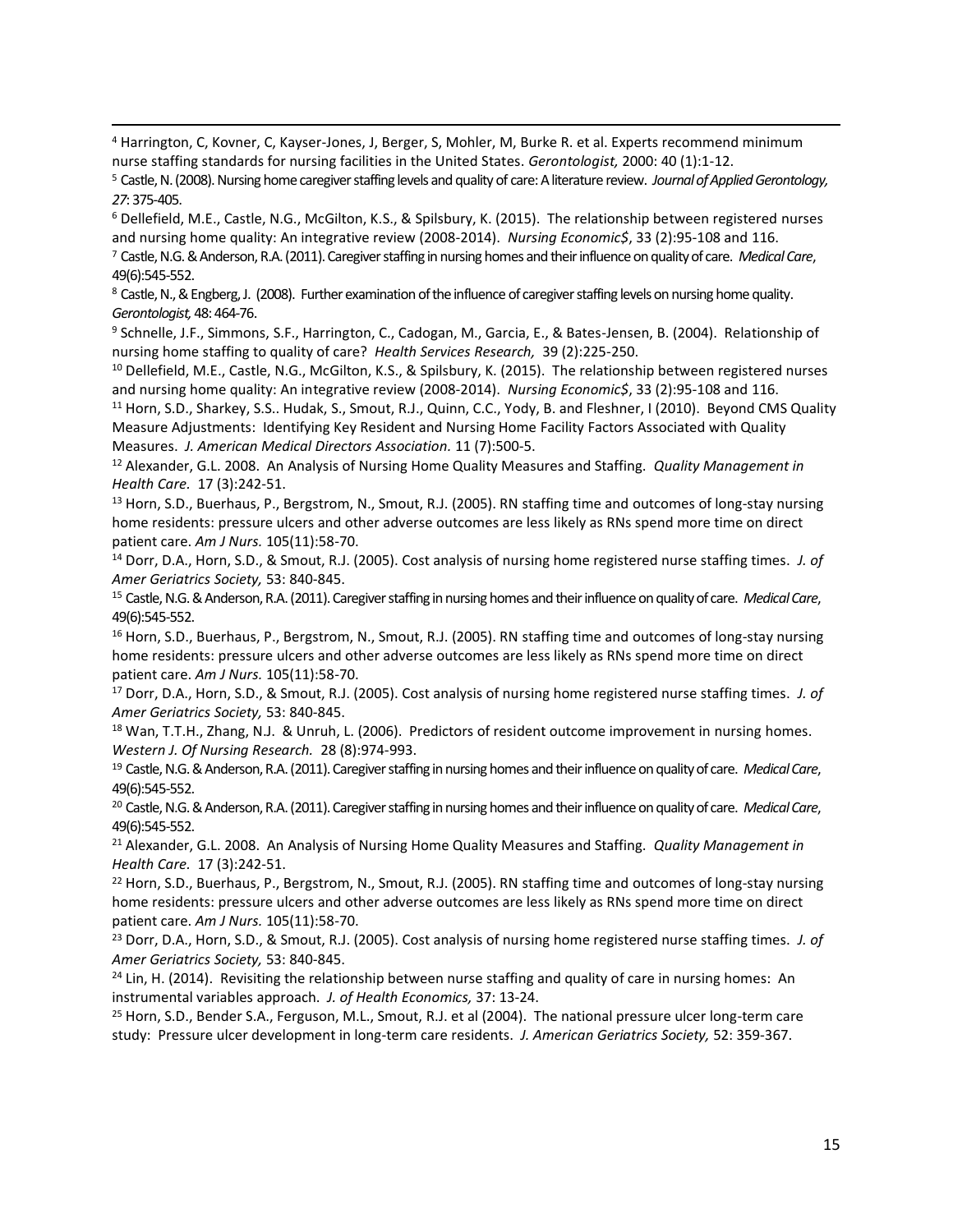<sup>26</sup> [Horn, S.D.](https://www-ncbi-nlm-nih-gov.ucsf.idm.oclc.org/pubmed/?term=Horn%20SD%5BAuthor%5D&cauthor=true&cauthor_uid=16264305)[, Buerhaus, P.](https://www-ncbi-nlm-nih-gov.ucsf.idm.oclc.org/pubmed/?term=Buerhaus%20P%5BAuthor%5D&cauthor=true&cauthor_uid=16264305), [Bergstrom, N.](https://www-ncbi-nlm-nih-gov.ucsf.idm.oclc.org/pubmed/?term=Bergstrom%20N%5BAuthor%5D&cauthor=true&cauthor_uid=16264305)[, Smout, R.J.](https://www-ncbi-nlm-nih-gov.ucsf.idm.oclc.org/pubmed/?term=Smout%20RJ%5BAuthor%5D&cauthor=true&cauthor_uid=16264305) (2005). RN staffing time and outcomes of long-stay nursing home residents: pressure ulcers and other adverse outcomes are less likely as RNs spend more time on direct patient care. *[Am J Nurs.](https://www-ncbi-nlm-nih-gov.ucsf.idm.oclc.org/pubmed/?term=horn+sd+and+buerhaus+p)* 105(11):58-70.

<sup>27</sup> [Simmons, S.F.,](https://www-ncbi-nlm-nih-gov.ucsf.idm.oclc.org/pubmed/?term=Simmons%20SF%5BAuthor%5D&cauthor=true&cauthor_uid=15472163) [Schnelle, J.F.](https://www-ncbi-nlm-nih-gov.ucsf.idm.oclc.org/pubmed/?term=Schnelle%20JF%5BAuthor%5D&cauthor=true&cauthor_uid=15472163) (2004). Individualized feeding assistance care for nursing home residents: staffing requirements to implement two interventions. *[J Gerontol A Biol Sci Med Sci.](https://www-ncbi-nlm-nih-gov.ucsf.idm.oclc.org/pubmed/15472163)* 59(9):M966-73.

<sup>28</sup> [Simmons, S.F.,](https://www-ncbi-nlm-nih-gov.ucsf.idm.oclc.org/pubmed/?term=Simmons%20SF%5BAuthor%5D&cauthor=true&cauthor_uid=18637983) [Keeler, E.](https://www-ncbi-nlm-nih-gov.ucsf.idm.oclc.org/pubmed/?term=Keeler%20E%5BAuthor%5D&cauthor=true&cauthor_uid=18637983)[, Zhuo, X.](https://www-ncbi-nlm-nih-gov.ucsf.idm.oclc.org/pubmed/?term=Zhuo%20X%5BAuthor%5D&cauthor=true&cauthor_uid=18637983)[, Hickey, K.A.,](https://www-ncbi-nlm-nih-gov.ucsf.idm.oclc.org/pubmed/?term=Hickey%20KA%5BAuthor%5D&cauthor=true&cauthor_uid=18637983) [Sato, H.W.](https://www-ncbi-nlm-nih-gov.ucsf.idm.oclc.org/pubmed/?term=Sato%20HW%5BAuthor%5D&cauthor=true&cauthor_uid=18637983)[, Schnelle, J.F.](https://www-ncbi-nlm-nih-gov.ucsf.idm.oclc.org/pubmed/?term=Schnelle%20JF%5BAuthor%5D&cauthor=true&cauthor_uid=18637983) (2008). Prevention of unintentional weight loss in nursing home residents: a controlled trial of feeding assistance. *[J Am Geriatr Soc.](https://www-ncbi-nlm-nih-gov.ucsf.idm.oclc.org/pubmed/18637983)* Aug;56(8):1466-73. <sup>29</sup> Horn, S.D., Bender S.A., Ferguson, M.L., Smout, R.J. et al (2004). The national pressure ulcer long-term care study: Pressure ulcer development in long-term care residents. *J. American Geriatrics Society,* 52: 359-367.

<sup>30</sup> Horn, S.D., Bender S.A., Ferguson, M.L., Smout, R.J. et al (2004). The national pressure ulcer long-term care study: Pressure ulcer development in long-term care residents. *J. American Geriatrics Society,* 52: 359-367. 31 Phillips, L.J., Birtley, N.M., Petroski, G.F., Siem, C., Rantz, M. (2018). An observational study of antipsychotic medication use among long-stay residents without qualifying diagnoses. J. *Psychiatry Mental Health Nursing.* 25(8):463-474.

<sup>32</sup> Castle, N.G. & Anderson, R.A. (2011). Caregiver staffing in nursing homes and their influence on quality of care. *Medical Care*, 49(6):545-552.

33 Wan, T.T.H., Zhang, N.J. & Unruh, L. (2006). Predictors of resident outcome improvement in nursing homes. *Western J. Of Nursing Research.* 28 (8):974-993.

34 [Park, J.](https://www-ncbi-nlm-nih-gov.ucsf.idm.oclc.org/pubmed/?term=Park%20J%5BAuthor%5D&cauthor=true&cauthor_uid=18823448) and [Stearns S.C.](https://www-ncbi-nlm-nih-gov.ucsf.idm.oclc.org/pubmed/?term=Stearns%20SC%5BAuthor%5D&cauthor=true&cauthor_uid=18823448) (2009). Effects of state minimum staffing standards on nursing home staffing and quality of care. *[Health Serv Res.](https://www-ncbi-nlm-nih-gov.ucsf.idm.oclc.org/pubmed/18823448)* 44(1):56-78.

<sup>35</sup> Uchida-Nakakoji, M., Stone, P. W., Schmitt, S. K., & Phibbs, C. S. (2015). Nurse workforce characteristics and infection risk in VA Community Living Centers: A longitudinal analysis. *Medical Care*, **53**, 261–267.

<sup>36</sup> [Trivedi, T.K.](https://www-ncbi-nlm-nih-gov.ucsf.idm.oclc.org/pubmed/?term=Trivedi%20TK%5BAuthor%5D&cauthor=true&cauthor_uid=23079758)[, DeSalvo, T.](https://www-ncbi-nlm-nih-gov.ucsf.idm.oclc.org/pubmed/?term=DeSalvo%20T%5BAuthor%5D&cauthor=true&cauthor_uid=23079758)[, Lee, L.](https://www-ncbi-nlm-nih-gov.ucsf.idm.oclc.org/pubmed/?term=Lee%20L%5BAuthor%5D&cauthor=true&cauthor_uid=23079758), [Palumbo, A.](https://www-ncbi-nlm-nih-gov.ucsf.idm.oclc.org/pubmed/?term=Palumbo%20A%5BAuthor%5D&cauthor=true&cauthor_uid=23079758), [Moll, M.](https://www-ncbi-nlm-nih-gov.ucsf.idm.oclc.org/pubmed/?term=Moll%20M%5BAuthor%5D&cauthor=true&cauthor_uid=23079758), [Curns, A.](https://www-ncbi-nlm-nih-gov.ucsf.idm.oclc.org/pubmed/?term=Curns%20A%5BAuthor%5D&cauthor=true&cauthor_uid=23079758), [Hall, A.J.](https://www-ncbi-nlm-nih-gov.ucsf.idm.oclc.org/pubmed/?term=Hall%20AJ%5BAuthor%5D&cauthor=true&cauthor_uid=23079758), [Patel, M.](https://www-ncbi-nlm-nih-gov.ucsf.idm.oclc.org/pubmed/?term=Patel%20M%5BAuthor%5D&cauthor=true&cauthor_uid=23079758), [Parashar, U.D.](https://www-ncbi-nlm-nih-gov.ucsf.idm.oclc.org/pubmed/?term=Parashar%20UD%5BAuthor%5D&cauthor=true&cauthor_uid=23079758), [Lopman,](https://www-ncbi-nlm-nih-gov.ucsf.idm.oclc.org/pubmed/?term=Lopman%20BA%5BAuthor%5D&cauthor=true&cauthor_uid=23079758)  [B.A.](https://www-ncbi-nlm-nih-gov.ucsf.idm.oclc.org/pubmed/?term=Lopman%20BA%5BAuthor%5D&cauthor=true&cauthor_uid=23079758) (2012). Hospitalizations and mortality associated with norovirus outbreaks in nursing homes, 2009-2010. *[JAMA.](https://www-ncbi-nlm-nih-gov.ucsf.idm.oclc.org/pubmed/?term=triveda+DeSalvo)* Oct 24;308(16):1668-75.

<sup>37</sup> [Leland NE,](https://www-ncbi-nlm-nih-gov.ucsf.idm.oclc.org/pubmed/?term=Leland%20NE%5BAuthor%5D&cauthor=true&cauthor_uid=22587857) [Gozalo P,](https://www-ncbi-nlm-nih-gov.ucsf.idm.oclc.org/pubmed/?term=Gozalo%20P%5BAuthor%5D&cauthor=true&cauthor_uid=22587857) [Teno J,](https://www-ncbi-nlm-nih-gov.ucsf.idm.oclc.org/pubmed/?term=Teno%20J%5BAuthor%5D&cauthor=true&cauthor_uid=22587857) [Mor V.](https://www-ncbi-nlm-nih-gov.ucsf.idm.oclc.org/pubmed/?term=Mor%20V%5BAuthor%5D&cauthor=true&cauthor_uid=22587857) (2012). Falls in newly admitted nursing home residents: a national study. *[J](https://www-ncbi-nlm-nih-gov.ucsf.idm.oclc.org/pubmed/22587857)  [Am Geriatr Soc.](https://www-ncbi-nlm-nih-gov.ucsf.idm.oclc.org/pubmed/22587857)* 60(5):939-45.

<sup>38</sup> [Spector, W.](https://www-ncbi-nlm-nih-gov.ucsf.idm.oclc.org/pubmed/?term=Spector%20W%5BAuthor%5D&cauthor=true&cauthor_uid=17341233), [Shaffer, T.](https://www-ncbi-nlm-nih-gov.ucsf.idm.oclc.org/pubmed/?term=Shaffer%20T%5BAuthor%5D&cauthor=true&cauthor_uid=17341233), [Potter, D.E.](https://www-ncbi-nlm-nih-gov.ucsf.idm.oclc.org/pubmed/?term=Potter%20DE%5BAuthor%5D&cauthor=true&cauthor_uid=17341233), [Correa-de-Araujo, R.](https://www-ncbi-nlm-nih-gov.ucsf.idm.oclc.org/pubmed/?term=Correa-de-Araujo%20R%5BAuthor%5D&cauthor=true&cauthor_uid=17341233)[, Rhona Limcangco, M.](https://www-ncbi-nlm-nih-gov.ucsf.idm.oclc.org/pubmed/?term=Rhona%20Limcangco%20M%5BAuthor%5D&cauthor=true&cauthor_uid=17341233) (2007). Risk factors associated with the occurrence of fractures in U.S. nursing homes: resident and facility characteristics and prescription medications. *[J Am Geriatr Soc.](https://www-ncbi-nlm-nih-gov.ucsf.idm.oclc.org/pubmed/17341233)* 55(3):327-33.

<sup>39</sup> Xing, J., Mukamel, D. B., & Temkin-Greener, H. (2013). Hospitalizations of nursing home residents in the last year of life: Nursing home characteristics and variation in potentially avoidable hospitalizations. *Journal of the American Geriatrics Society*, **61**, 1900–1908.

<sup>40</sup> [Spector, W.D.](https://www-ncbi-nlm-nih-gov.ucsf.idm.oclc.org/pubmed/?term=Spector%20WD%5BAuthor%5D&cauthor=true&cauthor_uid=23703648)[, Limcangco, R.](https://www-ncbi-nlm-nih-gov.ucsf.idm.oclc.org/pubmed/?term=Limcangco%20R%5BAuthor%5D&cauthor=true&cauthor_uid=23703648), [Williams, C.](https://www-ncbi-nlm-nih-gov.ucsf.idm.oclc.org/pubmed/?term=Williams%20C%5BAuthor%5D&cauthor=true&cauthor_uid=23703648), [Rhodes, W.](https://www-ncbi-nlm-nih-gov.ucsf.idm.oclc.org/pubmed/?term=Rhodes%20W%5BAuthor%5D&cauthor=true&cauthor_uid=23703648)[, Hurd, D.](https://www-ncbi-nlm-nih-gov.ucsf.idm.oclc.org/pubmed/?term=Hurd%20D%5BAuthor%5D&cauthor=true&cauthor_uid=23703648) (2013). Potentially avoidable hospitalizations for elderly long-stay residents in nursing homes. *[Med Care.](https://www-ncbi-nlm-nih-gov.ucsf.idm.oclc.org/pubmed/23703648)* 2013 Aug; 51(8):673-81.

<sup>41</sup> Min, A. and Hong, H.C. (2019). Effect of nurse staffing on rehospitalizations and emergency department visits among short-stay nursing home residents: A cross-sectional study using the US nursing home compare database. *Geriatr Nurs.,* 40 (2):160-165

42 Konetzka, R.T., Spector, W. & Limcangco, M.R. (2007). Reducing hospitalizations from long-term care settings. *Medical Care Research & Review,* 65:40-66.

<sup>43</sup> [Simmons, S.F.,](https://www-ncbi-nlm-nih-gov.ucsf.idm.oclc.org/pubmed/?term=Simmons%20SF%5BAuthor%5D&cauthor=true&cauthor_uid=22565494) [Durkin, D.W.](https://www-ncbi-nlm-nih-gov.ucsf.idm.oclc.org/pubmed/?term=Durkin%20DW%5BAuthor%5D&cauthor=true&cauthor_uid=22565494)[, Rahman, A.N.,](https://www-ncbi-nlm-nih-gov.ucsf.idm.oclc.org/pubmed/?term=Rahman%20AN%5BAuthor%5D&cauthor=true&cauthor_uid=22565494) [Choi, L.](https://www-ncbi-nlm-nih-gov.ucsf.idm.oclc.org/pubmed/?term=Choi%20L%5BAuthor%5D&cauthor=true&cauthor_uid=22565494), [Beuscher, L.](https://www-ncbi-nlm-nih-gov.ucsf.idm.oclc.org/pubmed/?term=Beuscher%20L%5BAuthor%5D&cauthor=true&cauthor_uid=22565494), [Schnelle, J.F.](https://www-ncbi-nlm-nih-gov.ucsf.idm.oclc.org/pubmed/?term=Schnelle%20JF%5BAuthor%5D&cauthor=true&cauthor_uid=22565494) (2013). Resident characteristics related to the lack of morning care provision in long-term care. *[Gerontologist.](https://www-ncbi-nlm-nih-gov.ucsf.idm.oclc.org/pubmed/22565494)* 53(1):151-61.

<sup>44</sup> Schnelle, J.F., Schroyer, L.D., Saraf, A.A., and Simmons, S.F. (2016). Determining nurse aide staffing requirements to provide care based on resident workload: A discrete event simulation model*. J. American Medical Directors Association*. 17:970-977.

<sup>45</sup> [Konetzka, R.T.](https://www-ncbi-nlm-nih-gov.ucsf.idm.oclc.org/pubmed/?term=Konetzka%20RT%5BAuthor%5D&cauthor=true&cauthor_uid=18454779), [Stearns, S.C.,](https://www-ncbi-nlm-nih-gov.ucsf.idm.oclc.org/pubmed/?term=Stearns%20SC%5BAuthor%5D&cauthor=true&cauthor_uid=18454779) [Park, J.](https://www-ncbi-nlm-nih-gov.ucsf.idm.oclc.org/pubmed/?term=Park%20J%5BAuthor%5D&cauthor=true&cauthor_uid=18454779) (2008). The staffing-outcomes relationship in nursing homes. *[Health Serv](https://www-ncbi-nlm-nih-gov.ucsf.idm.oclc.org/pubmed/18454779)  [Res.](https://www-ncbi-nlm-nih-gov.ucsf.idm.oclc.org/pubmed/18454779)* 43(3):1025-42.

<sup>46</sup> [Trivedi, T.K.](https://www-ncbi-nlm-nih-gov.ucsf.idm.oclc.org/pubmed/?term=Trivedi%20TK%5BAuthor%5D&cauthor=true&cauthor_uid=23079758)[, DeSalvo, T.](https://www-ncbi-nlm-nih-gov.ucsf.idm.oclc.org/pubmed/?term=DeSalvo%20T%5BAuthor%5D&cauthor=true&cauthor_uid=23079758)[, Lee, L.](https://www-ncbi-nlm-nih-gov.ucsf.idm.oclc.org/pubmed/?term=Lee%20L%5BAuthor%5D&cauthor=true&cauthor_uid=23079758)[, Palumbo, A.](https://www-ncbi-nlm-nih-gov.ucsf.idm.oclc.org/pubmed/?term=Palumbo%20A%5BAuthor%5D&cauthor=true&cauthor_uid=23079758), [Moll, M.](https://www-ncbi-nlm-nih-gov.ucsf.idm.oclc.org/pubmed/?term=Moll%20M%5BAuthor%5D&cauthor=true&cauthor_uid=23079758), [Curns, A.](https://www-ncbi-nlm-nih-gov.ucsf.idm.oclc.org/pubmed/?term=Curns%20A%5BAuthor%5D&cauthor=true&cauthor_uid=23079758), [Hall, A.J.](https://www-ncbi-nlm-nih-gov.ucsf.idm.oclc.org/pubmed/?term=Hall%20AJ%5BAuthor%5D&cauthor=true&cauthor_uid=23079758), [Patel, M.](https://www-ncbi-nlm-nih-gov.ucsf.idm.oclc.org/pubmed/?term=Patel%20M%5BAuthor%5D&cauthor=true&cauthor_uid=23079758), [Parashar, U.D.](https://www-ncbi-nlm-nih-gov.ucsf.idm.oclc.org/pubmed/?term=Parashar%20UD%5BAuthor%5D&cauthor=true&cauthor_uid=23079758), [Lopman,](https://www-ncbi-nlm-nih-gov.ucsf.idm.oclc.org/pubmed/?term=Lopman%20BA%5BAuthor%5D&cauthor=true&cauthor_uid=23079758)  [B.A.](https://www-ncbi-nlm-nih-gov.ucsf.idm.oclc.org/pubmed/?term=Lopman%20BA%5BAuthor%5D&cauthor=true&cauthor_uid=23079758) (2012). Hospitalizations and mortality associated with norovirus outbreaks in nursing homes, 2009-2010. *[JAMA.](https://www-ncbi-nlm-nih-gov.ucsf.idm.oclc.org/pubmed/?term=triveda+DeSalvo)* Oct 24;308(16):1668-75.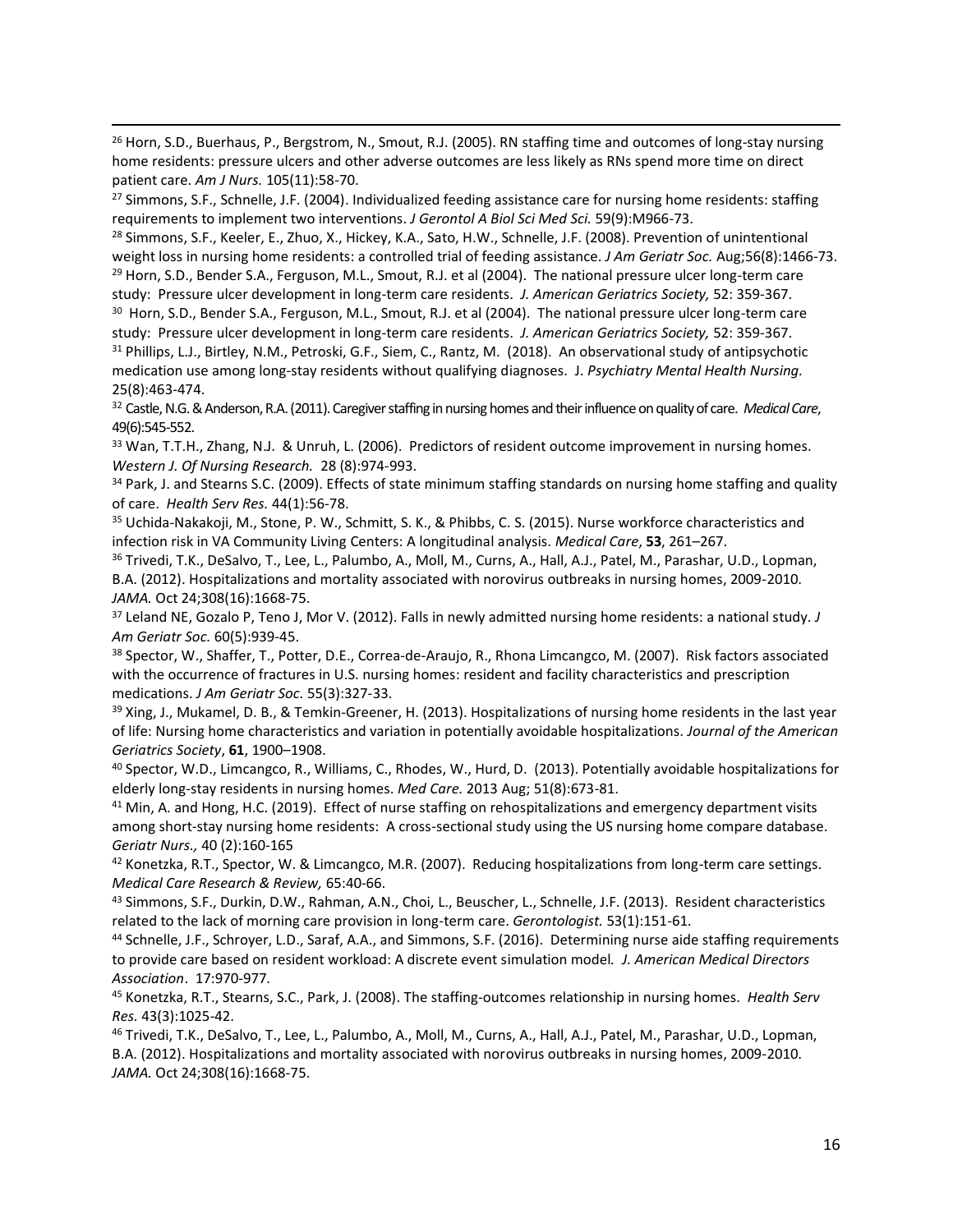<sup>47</sup> [Tong PK.](https://www-ncbi-nlm-nih-gov.ucsf.idm.oclc.org/pubmed/?term=Tong%20PK%5BAuthor%5D&cauthor=true&cauthor_uid=20672247) (2011). The effects of California minimum nurse staffing laws on nurse labor and patient mortality in skilled nursing facilities. *[Health Econ.](https://www-ncbi-nlm-nih-gov.ucsf.idm.oclc.org/pubmed/?term=Tong+PK+2011)* 20(7):802-16.

48 Harrington C., Zimmerman D., Karon S.L., Robinson J., Beutel P. (2000). Nursing Home Staffing and Its Relationship to Deficiencies. *Journal of Gerontology Series B: Psychological Science and Social Science.* 55(5): S278- 87.

<sup>49</sup> Castle, N.G., Wagner, L.M., Ferguson, J.C. & Handler, S.M.. (2011). Nursing home deficiency citations for safety. *J. Aging and Social Policy,* 23 (1):34-57.

<sup>50</sup> Kim, H., Harrington, C. & Greene, W. (2009). Registered nurse staffing mix and quality of care in nursing homes: A longitudinal analysis. *Gerontologist,* 49 (1):81-90.

<sup>51</sup> Rau, J. *Coronavirus Stress Test: Many 5-Star Nursing Homes Have Infection-Control Lapses*, Kaiser Health News (Mar. 4, 2020)[, https://khn.org/news/coronavirus-preparedness-infection-control-lapses-at-top-rated-nursing](https://khn.org/news/coronavirus-preparedness-infection-control-lapses-at-top-rated-nursing-homes/)[homes/.](https://khn.org/news/coronavirus-preparedness-infection-control-lapses-at-top-rated-nursing-homes/) 

<sup>52</sup> Medicare Payment Advisory Commission (MEDPAC). *Report to the Congress: Medicare Payment Policy.* Chapter 7. Washington, D.C. March 2022.

53 Medicaid and CHIP Payment and Access Commission (MACPAC). State's Medicaid fee-for-services nursing facilities payment policies. 2021. Washington, DC: MACPAC.

54 Schnelle, J.F., Schroyer, L.D., Saraf, A.A., and Simmons, S.F. (2016). Determining nurse aide staffing requirements to provide care based on resident workload: A discrete event simulation model*. J. American Medical Directors Association*. 17:970-977.

<sup>55</sup> Hawk T, White EM, Bishnoi C, Schwartz LB, Baier RR, Gifford DR. Facility characteristics and costs associated with meeting proposed minimum staffing levels in skilled nursing facilities. *J Am Geriatr Soc.* 2022; 1-10. doi:10.1111/jgs.17678.

<sup>56</sup> Bowblis, JR. The need for an economically feasible nursing home staffing regulation: evaluating an acuity-based nursing staff benchmark. Innovation in Aging. March, 2022. DOI.org/10.1093/geroni/igac017.

<sup>57</sup> McCarthy Z. Buying boom to continue in skilled nursing as private equity keeps 'chasing deals.' *Skilled Nursing News.* February 22, 2022[. https://skillednursingnews.com/2022/02/buying-boom-to-continue-in-skilled-nursing](https://skillednursingnews.com/2022/02/buying-boom-to-continue-in-skilled-nursing-as-private-equity-keeps-chasing-deals/?euid=eed8298f98&utm_source=snn-newsletter&utm_medium=email&utm_campaign=ee74e728d7?euid=0ae75c2624&utm_source=snn-newsletter&utm_medium=email&utm_campaign=b5189a9a03)[as-private-equity-keeps-chasing-deals/?euid=eed8298f98&utm\\_source=snn-](https://skillednursingnews.com/2022/02/buying-boom-to-continue-in-skilled-nursing-as-private-equity-keeps-chasing-deals/?euid=eed8298f98&utm_source=snn-newsletter&utm_medium=email&utm_campaign=ee74e728d7?euid=0ae75c2624&utm_source=snn-newsletter&utm_medium=email&utm_campaign=b5189a9a03)

[newsletter&utm\\_medium=email&utm\\_campaign=ee74e728d7?euid=0ae75c2624&utm\\_source=snn](https://skillednursingnews.com/2022/02/buying-boom-to-continue-in-skilled-nursing-as-private-equity-keeps-chasing-deals/?euid=eed8298f98&utm_source=snn-newsletter&utm_medium=email&utm_campaign=ee74e728d7?euid=0ae75c2624&utm_source=snn-newsletter&utm_medium=email&utm_campaign=b5189a9a03)[newsletter&utm\\_medium=email&utm\\_campaign=b5189a9a03](https://skillednursingnews.com/2022/02/buying-boom-to-continue-in-skilled-nursing-as-private-equity-keeps-chasing-deals/?euid=eed8298f98&utm_source=snn-newsletter&utm_medium=email&utm_campaign=ee74e728d7?euid=0ae75c2624&utm_source=snn-newsletter&utm_medium=email&utm_campaign=b5189a9a03)

<sup>58</sup> Stulick A. Why institutional capital is critical for skilled nursing, despite White House rhetoric. Skilled Nursing News. April 3, 022. [https://skillednursingnews.com/2022/04/why-institutional-capital-is-critical-for-skilled](https://skillednursingnews.com/2022/04/why-institutional-capital-is-critical-for-skilled-nursing-despite-white-house-rhetoric/?euid=c78589db4d&utm_source=snn-newsletter&utm_medium=email&utm_campaign=3af919ddf6)[nursing-despite-white-house-rhetoric/?euid=c78589db4d&utm\\_source=snn-](https://skillednursingnews.com/2022/04/why-institutional-capital-is-critical-for-skilled-nursing-despite-white-house-rhetoric/?euid=c78589db4d&utm_source=snn-newsletter&utm_medium=email&utm_campaign=3af919ddf6)

[newsletter&utm\\_medium=email&utm\\_campaign=3af919ddf6.](https://skillednursingnews.com/2022/04/why-institutional-capital-is-critical-for-skilled-nursing-despite-white-house-rhetoric/?euid=c78589db4d&utm_source=snn-newsletter&utm_medium=email&utm_campaign=3af919ddf6)

<sup>59</sup> Zorn, A. New SNF buyers drive busy acquisition market as regulatory future remains uncertain. *Skilled Nursing News.* May 4, 2022.

[https://skillednursingnews.com/2022/05/new-snf-buyers-drive-busy-acquisition-market-as-regulatory-future](https://skillednursingnews.com/2022/05/new-snf-buyers-drive-busy-acquisition-market-as-regulatory-future-remains-uncertain/)[remains-uncertain/](https://skillednursingnews.com/2022/05/new-snf-buyers-drive-busy-acquisition-market-as-regulatory-future-remains-uncertain/)

<sup>60</sup> Kingsley, D.E. and Harrington, C. COVID-19 had little impact on publicly-traded nursing home companies. *JAGS.*  2021; 69:2099–2102.

 $61$  Kingsley DE, Harrington C. Financial and quality metrics of a large, publicly traded U.S. nursing home chain in the Age of Covid-19. International J. Health Serv., 2022. doi.org/10.1177/00207314221077649

<sup>62</sup> *See LTCCC Alert: NY Nursing Homes Admit Excess Profits, available at* [https://nursinghome411.org/nys-provider](https://nursinghome411.org/nys-provider-lawsuit/)[lawsuit/.](https://nursinghome411.org/nys-provider-lawsuit/)

63 Comondore, V.R., P.J. Devereaux, Q. Zhou, S.B. Stone, et al.. Quality of care in for-profit and not-for-profit nursing homes: Systematic review and meta-analysis. *British Medical Journal.* 2009: 339:b2732.

64 Hillmer, M.P., Wodchis, W.P., Gill, S.S., Anderson, G.M. and Rochon, P.A. Nursing home profit status and quality of care: Is there any evidence of an association? *Medical Care Research and Review.* 2005: 62 (2):139-166.

<sup>65</sup> Harrington, C., Olney, B., Carrillo, H., Kang, T. Nurse staffing and deficiencies in the largest for-profit chains and chains owned by private equity companies. *Health Serv Res*. 2012; 47(1 pt I):106–128.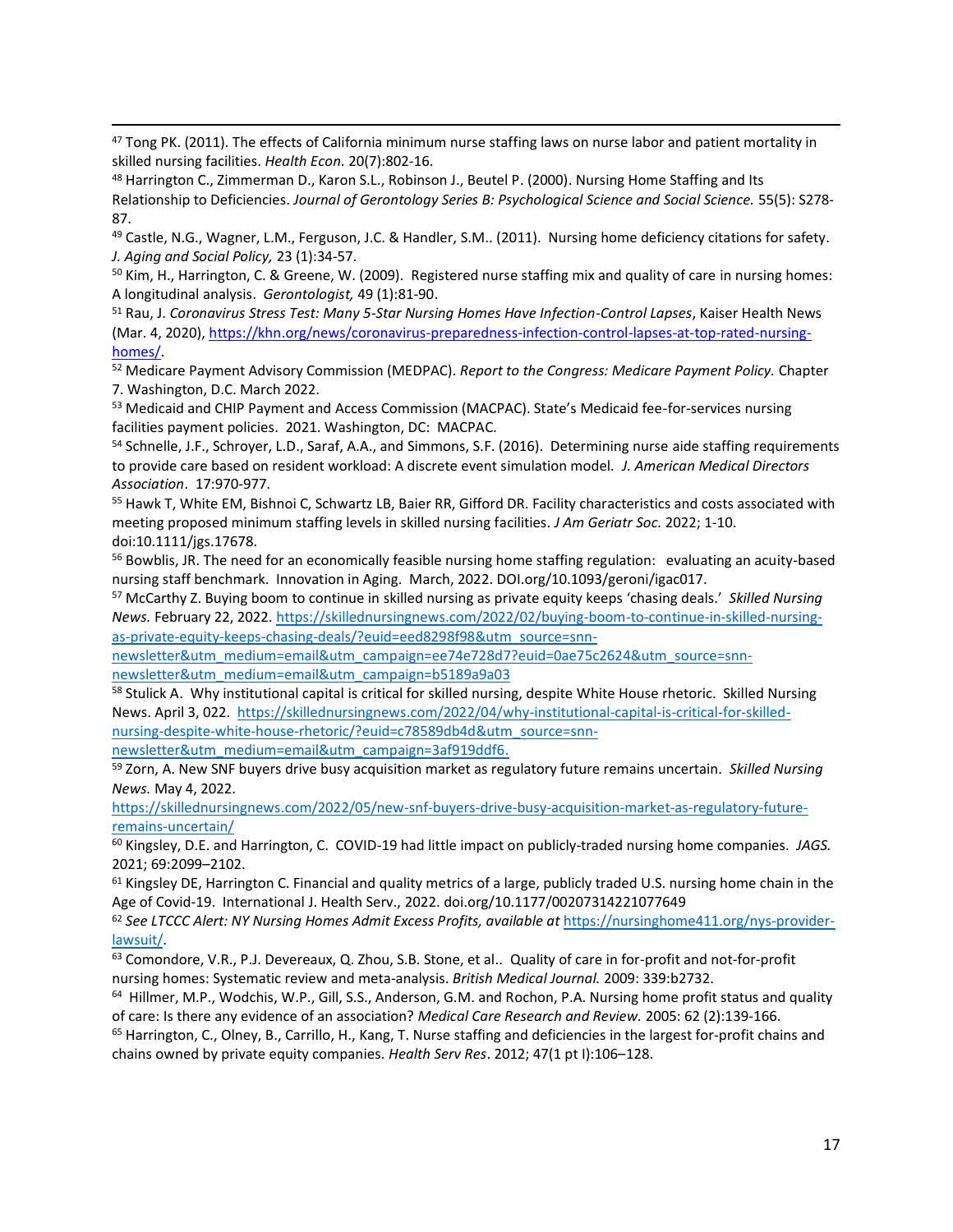66 Rau, J. and Lucas, E. 1,400 nursing homes get lower Medicare ratings because of staffing concerns. *Kaiser Health News.* July 30, 2018[. https://khn.org/news/1400-nursing-homes-get-lower-medicare-ratings-because-of](https://khn.org/news/1400-nursing-homes-get-lower-medicare-ratings-because-of-staffing-concerns/)[staffing-concerns/](https://khn.org/news/1400-nursing-homes-get-lower-medicare-ratings-because-of-staffing-concerns/)

 $67$  O'Neill, C., Harrington, C., Kitchener, M., Saliba, D. Quality of care in nursing homes: an analysis of the relationships among profit, quality, and ownership. *Med Care*. 2003; 41(12):1318–1330.

<sup>68</sup> Government Accountability Office. *CMS's specific focus facility methodology should better target the most*  poorly performing facilities which tend to be chain affiliated and for-profit. GAO-09-689. Washington, D.C.: GAO. August, 2009.

69 Harrington, C., Olney, B., Carrillo, H., Kang, T. Nurse staffing and deficiencies in the largest for-profit chains and chains owned by private equity companies. *Health Serv Res*. 2012; 47(1 pt I):106–128.

<sup>70</sup> Harrington, C., Jacobsen, F.F., Panos, J., Pollock, A., Sutaria, S., Szebehely, M. Marketization in long-term care: A cross-country comparison of large for-profit nursing home chains. *Health Services Insights.* 2017; 10:1-23.

 $71$  Grabowski, D.C., Feng, Z., Hirth, R., Rahman, M., Mor, V. Effect of nursing home ownership on the quality of post-acute care: An instrumental variables approach. *J. of Health Economics.* 2013;14; 32(1):12-21.

<sup>72</sup> Government Accountability Office (GAO). *Private Investment Homes Sometimes Differed from Others in Deficiencies, Staffing, and Financial Performance.* (GAO-11-571): July 15, 2011. <http://www.gao.gov/products/GAO-11-571>

 $^{73}$  Gupta, A., Howell, S.T., Yannelis, C., and Gupta, A. Does private equity investment in healthcare benefit patients? Evidence from nursing Homes. Philadelphia, PA: Wharton School. February, 2020.

<sup>74</sup> Gandi,A., Song, Y. and Upadrashta, P. Private equity, consumers, and competition: Evidence from the nursing home industry. Santa Monica, CA: UCLA, June 12, 2020.

<sup>75</sup> Stevenson, D., Bramson, J.S., Grabowski, D.C. Nursing home ownership trends and their impacts on quality of care: A study using detailed ownership data from Texas. *J. of Aging & Social Policy.* 2013; 25:30-47.

 $76$  Harrington, C., Ross, L., Kang, T. Hidden ownership, hidden profits, and poor quality of nursing home care: A case study. *International Journal of Health Services.* 2015;45 (4): 779-800.

<sup>77</sup> Harrington, C., Olney, B., Carrillo, H., Kang, T. Nurse staffing and deficiencies in the largest for-profit chains and chains owned by private equity companies. *Health Serv Res*. 2012; 47(1 pt I):106–128.

 $78$  Kingsley DE, Harrington C. Financial and quality metrics of a large, publicly traded U.S. nursing home chain in the Age of Covid-19. *International J. Health Serv.,* 2022. doi.org/10.1177/00207314221077649

<sup>79</sup> Rau J. Care suffers as more nursing homes fed money into corporate webs. *New York Times.* January 7, 2018. <https://www.nytimes.com/2018/01/02/business/nursing-homes-care-corporate.html>

<sup>80</sup> Rau J. Care suffers as more nursing homes fed money into corporate webs. *New York Times.* January 7, 2018. <https://www.nytimes.com/2018/01/02/business/nursing-homes-care-corporate.html>

<sup>81</sup> <https://www.medicare.gov/care-compare/>

 $82$  Zhen, Qing et al., "Association between staff turnover and nursing home quality – evidence from payroll-based journal data", J Am Geriatr Soc. 2022;1–9.

83 Bryant, Olalya Ayanna, "Employee Turnover in the Long-Term Care Industry" (2017). Walden Dissertations and Doctoral Studies. 3389, [https://scholarworks.waldenu.edu/dissertations/3389;](https://scholarworks.waldenu.edu/dissertations/3389) Al-Hussami, M.,et al, " Nurses' turnover intentions." Int J Nurs Pract, 2014 20: 79-88. [https://doi.org/10.1111/ijn.12124;](https://doi.org/10.1111/ijn.12124) Negarandeh R.

Enhancing transition to workplace. Nurs Midwifery Stud. 2014 Apr;3(1):e17554. doi: 10.17795/nmsjournal17554. Epub 2014 Apr 17. PMID: 25414894; PMCID: PMC4228524. National Academies of Sciences, Engineering, and Medicine. 2022. The National Imperative to Improve Nursing Home Quality: Honoring Our Commitment to Residents, Families, and Staff. Washington, DC: The National Academies Press. https://doi.org/10.17226/26526. <sup>84</sup> <https://leadingage.org/sites/default/files/Making%20Care%20Work%20Pay%20Report.pdf>

<sup>85</sup> Ejaz, F., and L. Noelker. 2006. Tailored and ongoing training improve job retention. [https://phinational.org/wp](https://phinational.org/wp-content/uploads/legacy/clearinghouse/EjazSummaryFinal.pdf)[content/uploads/legacy/clearinghouse/EjazSummaryFinal.pdf;](https://phinational.org/wp-content/uploads/legacy/clearinghouse/EjazSummaryFinal.pdf) Kihye Han, et al, Associations between state regulations, training length, perceived quality and job satisfaction among certified nursing assistants: Cross-

sectional secondary data analysis, International Journal of Nursing Studies, Volume 51, Issue 8, 2014,Pages 1135- 1141, ISSN 0020-7489,

https://doi.org/10.1016/j.ijnurstu.2013.12.008.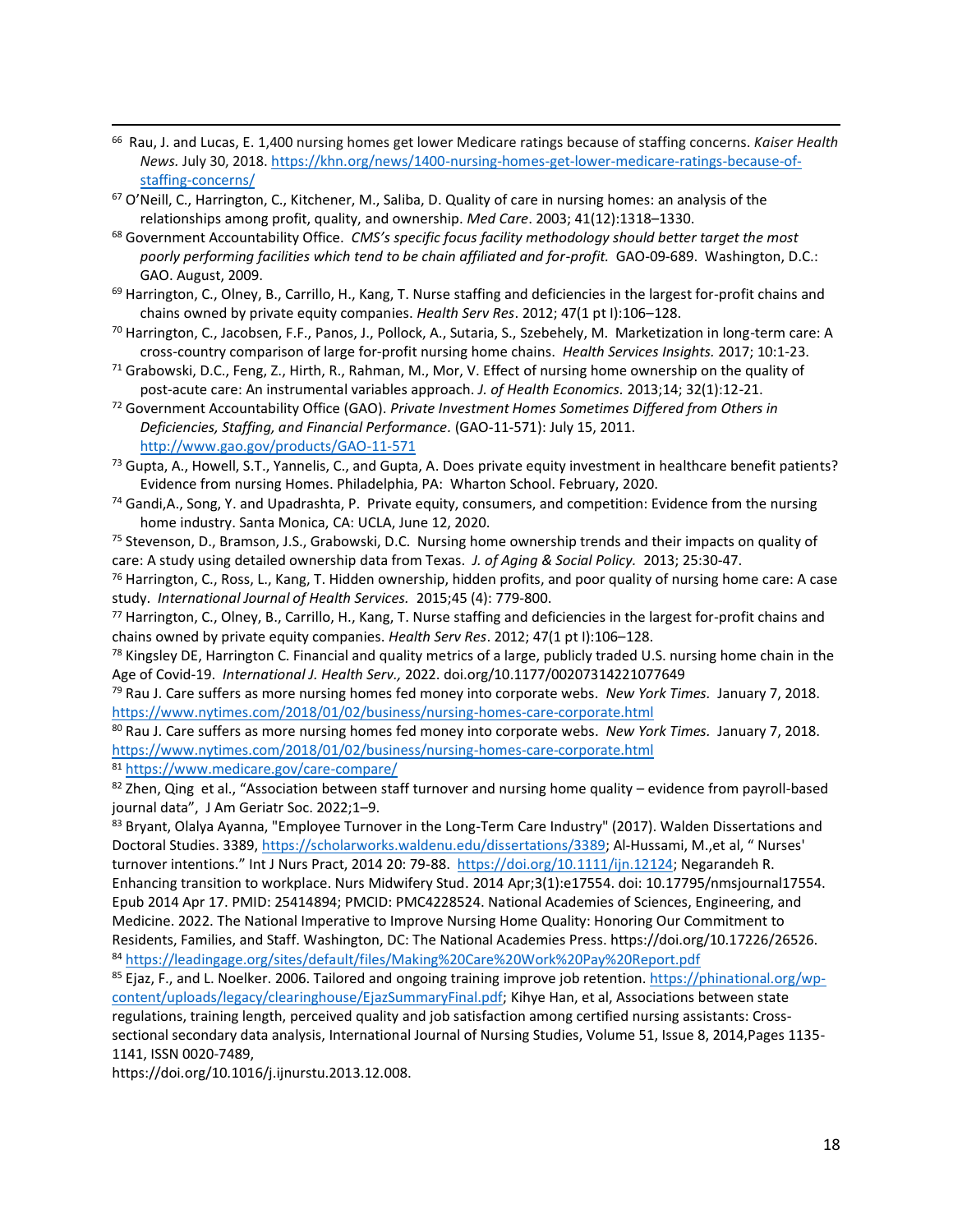<sup>86</sup> Kihye Han, et al, Associations between state regulations, training length, perceived quality and job satisfaction among certified nursing assistants: Cross-sectional secondary data analysis, International Journal of Nursing Studies, Volume 51, Issue 8, 2014,Pages 1135-1141, ISSN 0020-7489,

<sup>87</sup> https://nap.nationalacademies.org/read/12089/chapter/7#215

88 IOM. 2008. Retooling for an aging America: Building the health care workforce. Washington, DC: The National Academies Press.

89 National Academies of Sciences, Engineering, and Medicine. 2022. The National Imperative to Improve Nursing Home Quality: Honoring Our Commitment to Residents, Families, and Staff. Washington, DC: The National Academies Press. https://doi.org/10.17226/26526

<sup>90</sup> PHI. 2021. Direct care workers in the United States: Key facts[. https://www.phinational.org/resource/direct](https://www.phinational.org/resource/direct-care-workers-in-the-united-states-key-facts-2/)[care-workers-in-the-united-states-key-facts-2/](https://www.phinational.org/resource/direct-care-workers-in-the-united-states-key-facts-2/)

91 Bates, T., G. Amah, and J. Coffman. 2018. Racial/ethnic diversity in the long-term care workforce. San Francisco, CA: UCSF Health Workforce Research Center on Long-term Care. (Sloane, et al 2021)  $92$  Stone, R. et al . Evaluation of the Wellspring model for improving nursing home quality. New York: Commonwealth Fund.

93 National Academies of Sciences, Engineering, and Medicine. 2022. The National Imperative to Improve Nursing Home Quality: Honoring Our Commitment to Residents, Families, and Staff. Washington, DC: The National Academies Press. https://doi.org/10.17226/26526

94 Chen M.M. and Grabowski, D C. (2015) Intended and unintended consequences of minimum staffing standards for nursing homes. *Health Econ.* 24: 822-839; Hyer, K., Temple, A., and Johnson, C.D. (2009) Florida's efforts to improve quality of nursing home care through nurse staffing standards, regulation, and Medicaid reimbursement. *J. of Aging Social Policy.* 21 (4):318-37.

<sup>95</sup> [Zhang, Ning Jackie;](https://www.proquest.com/indexinglinkhandler/sng/au/Zhang,+Ning+Jackie/$N;jsessionid=3610193294A14A7AC25424C0D326D2A4.i-0572d6835284c18b2) [Unruh, Lynn;](https://www.proquest.com/indexinglinkhandler/sng/au/Unruh,+Lynn/$N;jsessionid=3610193294A14A7AC25424C0D326D2A4.i-0572d6835284c18b2) [Wan, Thomas T H](https://www.proquest.com/indexinglinkhandler/sng/au/Wan,+Thomas+T+H/$N;jsessionid=3610193294A14A7AC25424C0D326D2A4.i-0572d6835284c18b2). [Nursing Economics](https://www.proquest.com/pubidlinkhandler/sng/pubtitle/Nursing+Economics/$N/30765/OpenView/1477880083/$B/B0015A46C1BF4136PQ/1;jsessionid=3610193294A14A7AC25424C0D326D2A4.i-0572d6835284c18b2)**;** Pitman [Vol.](https://www.proquest.com/indexingvolumeissuelinkhandler/30765/Nursing+Economics/02013Y11Y01$23Nov$2fDec+2013$3b++Vol.+31+$286$29/31/6;jsessionid=3610193294A14A7AC25424C0D326D2A4.i-0572d6835284c18b2) 31, Iss. 6, (Nov/Dec 2013): 289-9[7 https://www.proquest.com/openview/610487a33f3fe29e1111a99418315625/1?pq-](https://www.proquest.com/openview/610487a33f3fe29e1111a99418315625/1?pq-origsite=gscholar&cbl=30765)

[origsite=gscholar&cbl=30765](https://www.proquest.com/openview/610487a33f3fe29e1111a99418315625/1?pq-origsite=gscholar&cbl=30765)

<sup>96</sup> 42 CFR § 483.70 (q)(i).

<sup>97</sup> 42 CFR § 43.35(b)(3).

98 Summary Report, State Nursing Home Staffing Standards, National Consumer Voice for Quality Long-Term Care [https://theconsumervoice.org/uploads/files/issues/CV\\_StaffingReport.pdf.](https://theconsumervoice.org/uploads/files/issues/CV_StaffingReport.pdf)

<sup>99</sup> <https://www.ncbi.nlm.nih.gov/pmc/articles/PMC7328494/>

<sup>100</sup> <https://www.ncbi.nlm.nih.gov/pmc/articles/PMC7328494/>

101 Dellefield, M.E., Castle, N.G., McGilton, K.S., & Spilsbury, K. (2015). The relationship between registered nurses and nursing home quality: An integrative review (2008-2014). *Nursing Economic\$*, 33 (2):95-108 and 116. <sup>102</sup> <https://journals.healio.com/doi/abs/10.3928/00989134-20170519-02>

<sup>103</sup> <https://onlinelibrary.wiley.com/doi/abs/10.1002/ajim.20330>

<sup>104</sup> Harrington, C., Swan, J.H., and Carrillo, H. Nursing Staffing and Medicaid Reimbursement Rates. Health Services Research, 2007: 43 (3): 1105-1129.

<sup>105</sup> Zhang, X., & amp; Grabowski, D. C. (2004). Nursing home staffing and quality under the nursing home reform act. The Gerontologist, 44, 13–23. doi:10.1093/geront/44.1.13;. Bliesmer, Smayling, Kane, & Shannon (1998) 106 Hyer, K., Temple, A., and Johnson, C.D. (2009) Florida's efforts to improve quality of nursing home care through nurse staffing standards, regulation, and Medicaid reimbursement. J. of Aging Social Policy. 21 (4):318-37. Chen and Grabowski.

107 The National Consumer Voice for Quality Long Term Care. State nursing home staffing standards summary report. 2021. Washington, DC: [https://theconsumervoice.org/uploads/files/issues/CV\\_StaffingReport.pdf](https://theconsumervoice.org/uploads/files/issues/CV_StaffingReport.pdf)

<sup>108</sup> Harrington, C, Kovner, C, Kayser-Jones, J, Berger, S, Mohler, M, Burke R. et al. Experts recommend minimum nurse staffing standards for nursing facilities in the United States. Gerontologist, 2000: 40 (1):1-12.

109 Harrington, C., Schnelle, J.F., McGregor, M., Simmons, S.F. The need for minimum staffing standards in nursing homes. Health Serv Insights. 2016: 9:13-19. 228 Wunderlich, G.S., Sloan, F.A., and Davis, C.K. Editors, Institute of Medicine. Nursing staff in hospitals and nursing homes: Is it Adequate? Washington, DC: National Academy Press, 1996.